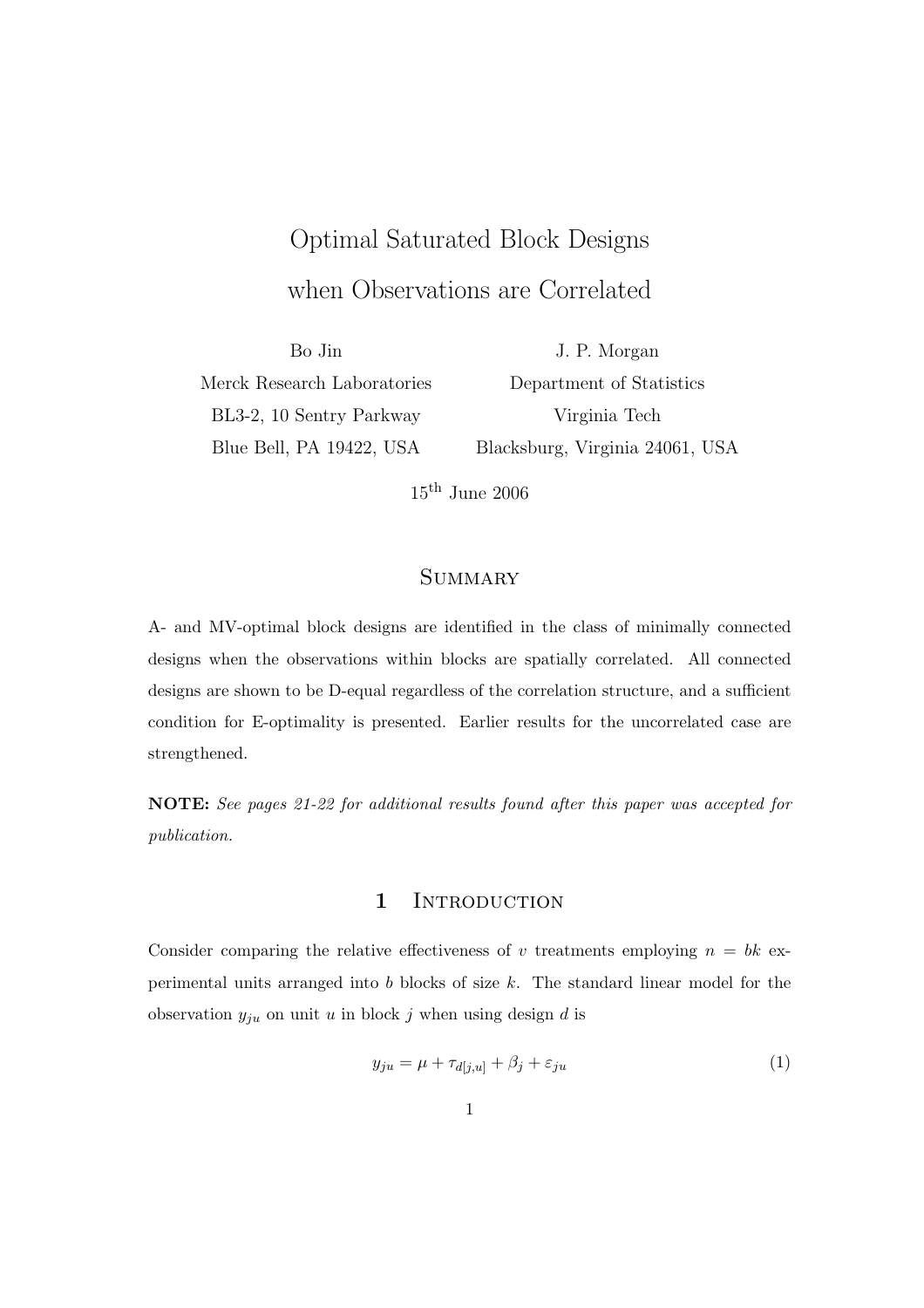for  $u = 1, 2, \ldots, k$  and  $j = 1, 2, \ldots, b$ . The components of (1) are an overall mean  $\mu$ , the effect  $\tau_{d[j,u]}$  of treatment  $d[j,u]$  assigned to unit u in block j by design d, a block effect  $\beta_j$ , and a random error  $\varepsilon_{ju}$  with zero mean. Writing  $\tau = (\tau_1, \ldots, \tau_v)'$  and  $\beta = (\beta_1, \ldots, \beta_b)'$ for the vectors of treatment and block effects, and  $y_{n\times 1}$  for the vector of yields arranged in lexicographic order, then (1) says the mean vector is  $E(y) = \mu 1_n + M_d \tau + L\beta$  for  $L = I_b \otimes 1_k$  the  $n \times b$  unit/block incidence matrix, and  $M_d$  the  $n \times v$  unit/treatment incidence matrix defined by the  $d[j, u]$ . Here and elsewhere,  $1<sub>q</sub>$  denotes a column of q ones (likewise  $0_q$  a column of q zeros). Choice of design is choice of  $M_d$ .

It is well known that all treatment contrasts are estimable under  $d$  if and only if the information matrix for estimation of treatment effects,  $C_d = M'_d(I - \frac{1}{k})$  $\frac{1}{k}LL^{\prime})M_{d}$ , is of rank  $v - 1$ ; equivalently, the rank of  $X_d = (1, M_d, L)$  is  $b + v - 1$ . A design with this property is said to be connected. A necessary condition for d to be connected is that the number of rows of  $X_d$  is at least its required rank, that is,  $n \geq b + v - 1$ .

Several papers have appeared in the literature which discuss optimality of connected block designs when the number of experimental units is minimal,  $n = b + v - 1$ . Let  $\mathcal{D}(v, b, k)$  denote the class of all connected block designs having v treatments, b blocks and constant block size  $k \geq 2$  satisfying

$$
bk = b + v - 1.\tag{2}
$$

Then  $\mathcal{D}(v, b, k)$  is the class of minimally connected designs. Alternatively, since estimation of block and treatment effects takes all  $n-1$  degrees of freedom (there are no degrees of freedom remaining for error), this is the class of *saturated designs*. When observations are equivariable and uncorrelated, the A-, MV-, and E-optimal designs in  $\mathcal D$ are known, and all connected designs are D-equal: see Bapat and Dey (1991), Mandal, Shah and Sinha (1991), and Dey, Shah, and Das (1995). Here optimality of designs in  $D$  is studied when observations are equivariable and *correlated*. For the D-optimality problem, an arbitrary correlation structure is considered. For other optimality problems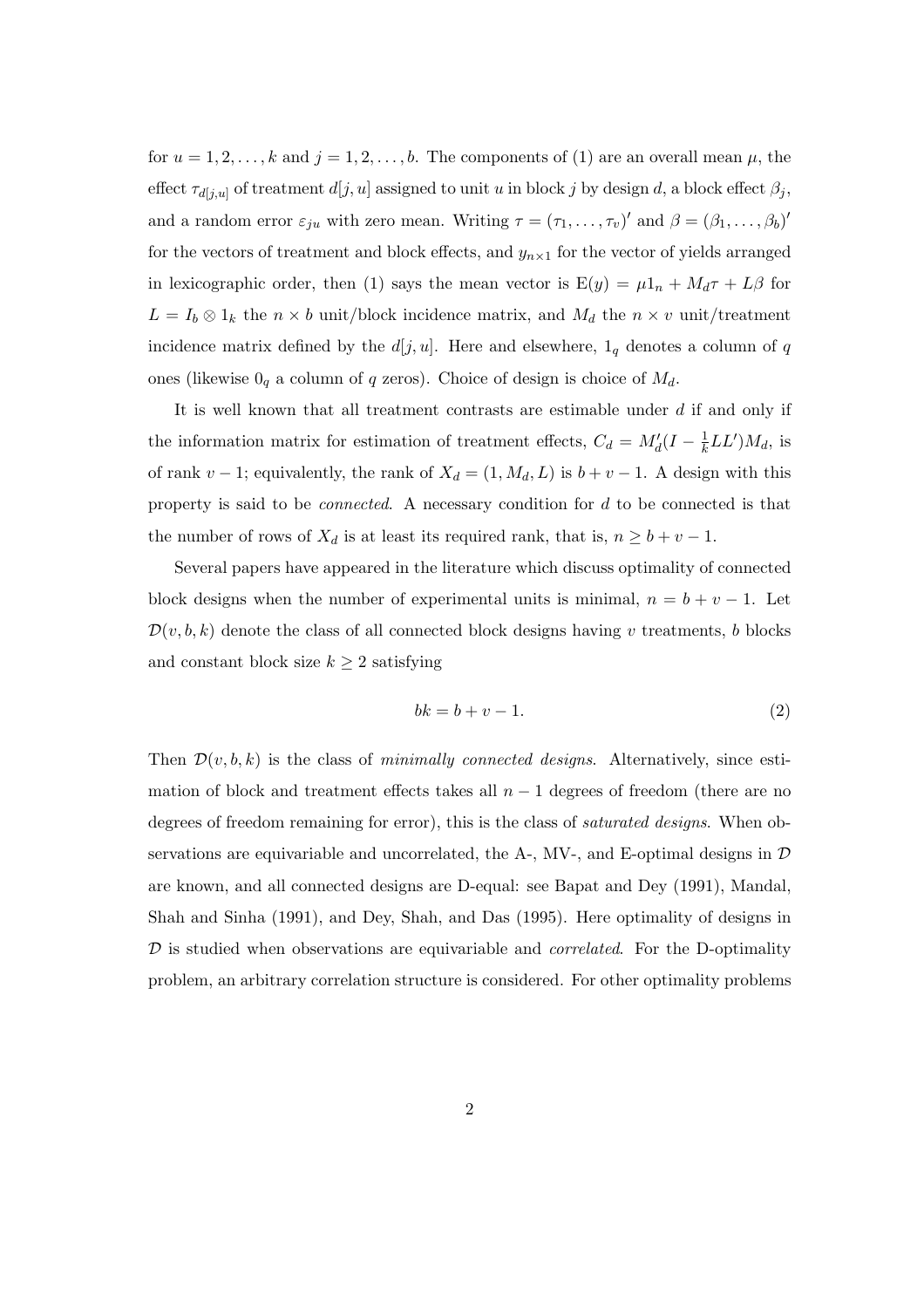this spatial correlation structure is assumed:

$$
cov(y_{ju}, y_{j'u'}) = \begin{cases} 0 & \text{if } j \neq j' \\ \sigma^2 & \text{if } j = j', u = u' \\ \rho_{|u-u'|}\sigma^2 & \text{if } j = j', u \neq u' \end{cases}
$$
 (3)

where

$$
1 > \rho_1 \ge \rho_2 \ge \rho_3 \ge \ldots \ge \rho_{k-1} \ge 0. \tag{4}
$$

In addition it is everywhere required that the variance-covariance matrix  $\Sigma_{n\times n}$  for the entire  $n \times 1$  observations vector y be positive definite, i.e.

$$
a' \Sigma a > 0 \text{ for any } a \neq 0. \tag{5}
$$

The common diagonal element of  $\Sigma$  is denoted by  $\sigma^2$ . The earlier results mentioned above are for  $\Sigma = \sigma^2 I_n$ .

The paper proceeds as follows. Section 2 presents the basic properties of minimally connected designs in a fashion suited to the current endeavor. Section 3 identifies M-optimal (this includes A- and MV-optimal) designs for estimation of elementary treatment contrasts. That all connected designs are D-equal is established in section 4. Section 5 studies the E-optimality problem, providing a sufficient condition and determining optimal designs in some special cases. Concluding remarks comprise section 6.

### 2 PROPERTIES OF MINIMALLY CONNECTED DESIGNS

This section presents a lemma from which several useful properties of minimally connected designs follow.

LEMMA 2.1 For each  $d \in \mathcal{D}$ , there is only one unbiased estimator for any treatment contrast  $m'$   $\tau$ . Consequently, the ordinary least squares estimate (OLSE) and the general least squares estimate (GLSE) for  $m'$  are the same.

PROOF Suppose there are two unbiased estimators  $p'y$  and  $q'y$  for  $m'\tau$ . Let  $a = p-q \neq 0$ and write  $\theta' = (\mu, \tau', \beta')$ . Then  $0 = E(a'y) = a'X_d\theta$  for all  $\theta \Rightarrow a'X_d = 0 \Rightarrow n >$ rank $(X_d) = b + v - 1$ , which contradicts (2).  $\Box$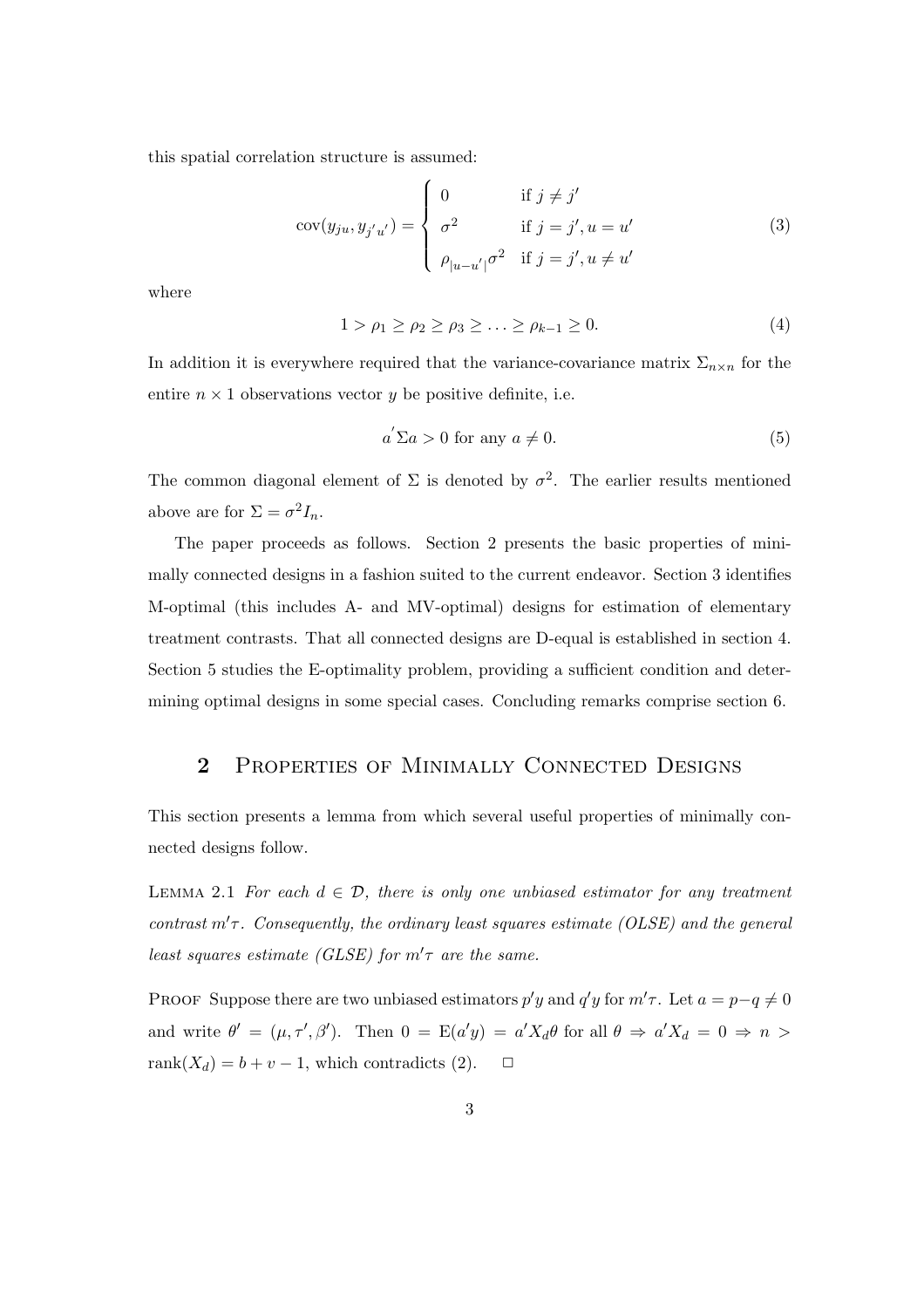The result of lemma 2.1 also holds for block contrasts. The importance of the lemma is in the corollaries that follow. Corollary 2.2 first appeared in Bapat and Dey (1991); here the proof is much simpler.

COROLLARY 2.2 Any  $d \in \mathcal{D}$  is necessarily binary.

COROLLARY 2.3 For any  $d \in \mathcal{D}$ , no pair of blocks has more than one treatment in common, that is, no pair of treatments occurs in more than one block.

DEFINITION  $A$  chain in a block design is an even-length sequence of experimental units (or the corresponding observations) such that two consecutive units share either the same treatment or the same block, but not both, and such that no treatment or block is common to more than two of the units.

If  $(y_1, y_2, \ldots, y_c)$  is a chain of observations connecting treatments i and i' (blocks j and j'), then the linear combination  $y_1 - y_2 + y_3 - \cdots - y_c$  is an unbiased estimator of the elementary treatment contrast  $\tau_i - \tau_{i'}$  (respectively, the elementary block contrast  $\beta_j - \beta_{j'}$ ).

COROLLARY 2.4 For any  $d \in \mathcal{D}$ , any two blocks are connected by exactly one chain, as are any two treatments.

The development of connectedness in terms of rank can be seen in the text by Chakrabarti (1962, chapter 2). The equivalent formulation via chains is handled nicely by Searle (1971, section 7.4).

For later use two types of elementary treatment contrasts will be distinguished for any particular design. If two treatments appear in the same block then their elementary contrast estimate is the difference between the corresponding observations for those two units. This is called a *within-block elementary contrast* and its corresponding estimate a within-block elementary contrast estimate. If two treatments never appear in the same block then their elementary contrast is estimated by the unique chain of observations connecting them. This is called a *between-blocks elementary contrast* and its corresponding estimate a between-blocks elementary contrast estimate.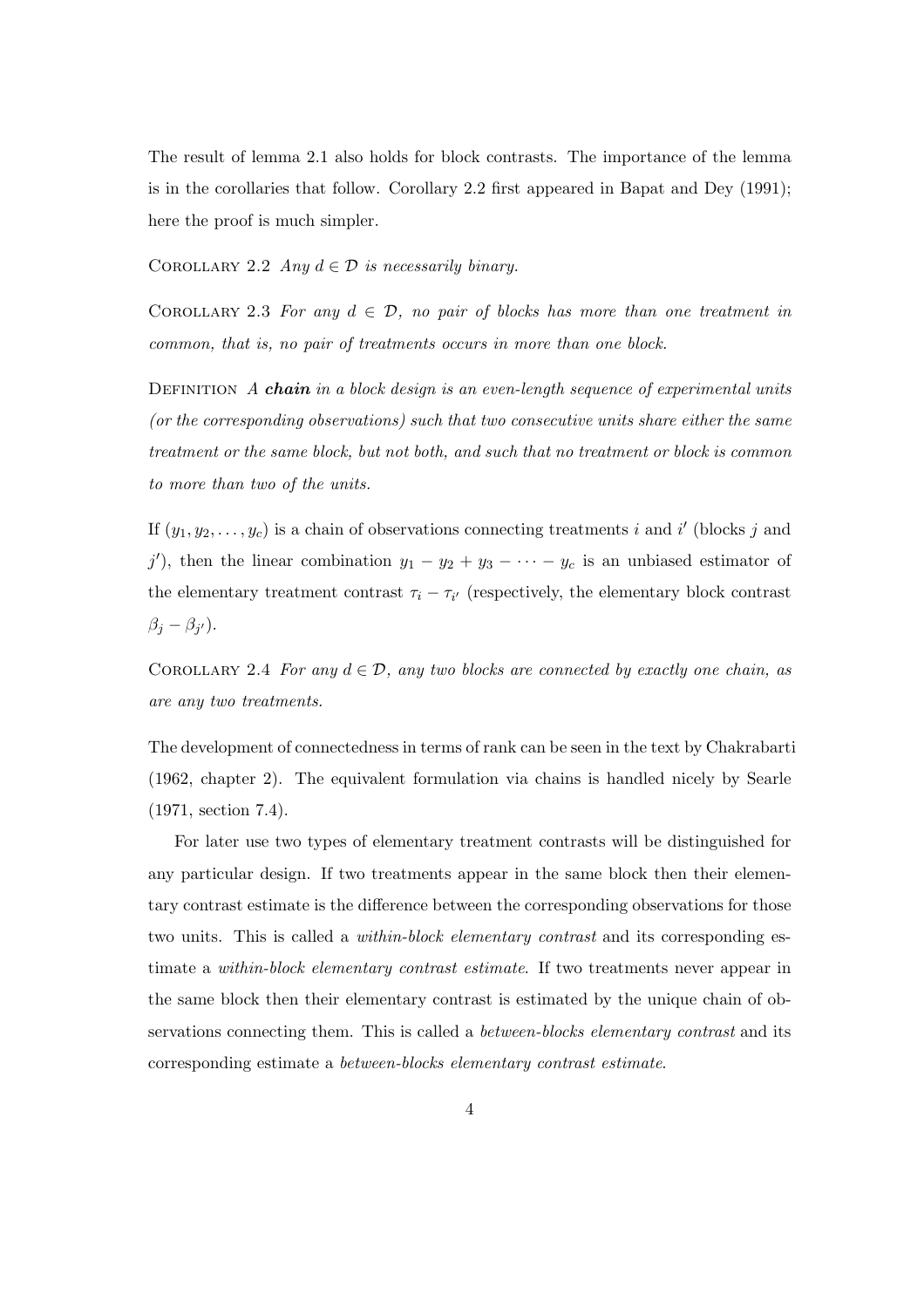EXAMPLE 1 Consider the design in  $\mathcal{D}(7,3,3)$  having blocks  $B_1 = [1,2,3], B_2 = [4,1,5],$ and  $B_3 = [5, 6, 7]$ . For this design,  $\hat{\tau}_2 - \hat{\tau}_3 = y_{12} - y_{13}$  is a within-block elementary treatment contrast estimate for  $B_1$ , while  $\hat{\tau}_4 - \hat{\tau}_7 = (y_{21} - y_{23}) - (y_{33} - y_{31})$  is a betweenblocks elementary treatment contrast estimate for blocks  $B_2$  and  $B_3$ .

# 3 M-Optimal Designs for Elementary Treatment CONTRASTS

The results established here will be for elementary treatment contrasts, but the concept of Majorization optimality, also called M-optimality (Bagchi and Bagchi, 2001), can be more generally construed as follows (the reader is referred to Bhatia, 1997, for a complete discussion of majorization). Let  $e_{1d}, e_{2d}, \ldots, e_{md}$  be variances of a set of m contrasts of interest when estimated using design d, and let  $e_d$  be the vector of the  $e_{qd}$ for  $g = 1, 2, \ldots, m$ . Let f be a monotonically increasing convex function. Design  $d^*$ is M-optimal for estimation of the m specified contrasts if  $d^*$  minimizes  $\sum_{g=1}^m f(e_{gd})$ for every such f. A necessary and sufficient condition for M-optimality is that  $e_{d^*}$ is (weakly) submajorized by  $e_d$  (in notation,  $e_{d^*} \prec_w e_d$ ) for every d (Bhatia, 1997, page 40). Authors like Bagchi and Bagchi (2001) have pursued M-optimality for the canonical variances, that is, the  $e_{qd}$  are the inverses of the nonzero eigenvalues of the information matrix  $C_d$ . For experiments in which estimation will focus on elementary treatment contrasts  $\tau_i - \tau_{i'}$ , a better choice is to let  $e_d$  contain the  $\binom{v}{2}$ 2 ¢ pairwise variances  $var(\hat{\tau}_i - \hat{\tau}_{i'})$ . Implications of M-optimality in this sense will be discussed following the main result of this section, Theorem 3.1, and its proof.

The design  $d^* \in \mathcal{D}$  to be studied here is

B<sup>1</sup> : 1 2 . . . l − 1 l l + 1 . . . k − 1 k B<sup>2</sup> : k + 1 k + 2 . . . k + l − 1 l k + l . . . 2k − 2 2k − 1 . . . . . . . . . . . . . . . . . . . . . . . . . . . . . . B<sup>b</sup> : v − k + 2 v − k + 3 . . . v − k + l l v − k + l + 1 . . . v − 1 v (6)

where treatment  $l = \frac{k+1}{2}$  $\frac{+1}{2}$  is placed on experiment unit  $u = \lfloor \frac{k+1}{2} \rfloor$  $\frac{+1}{2}$  in every block. If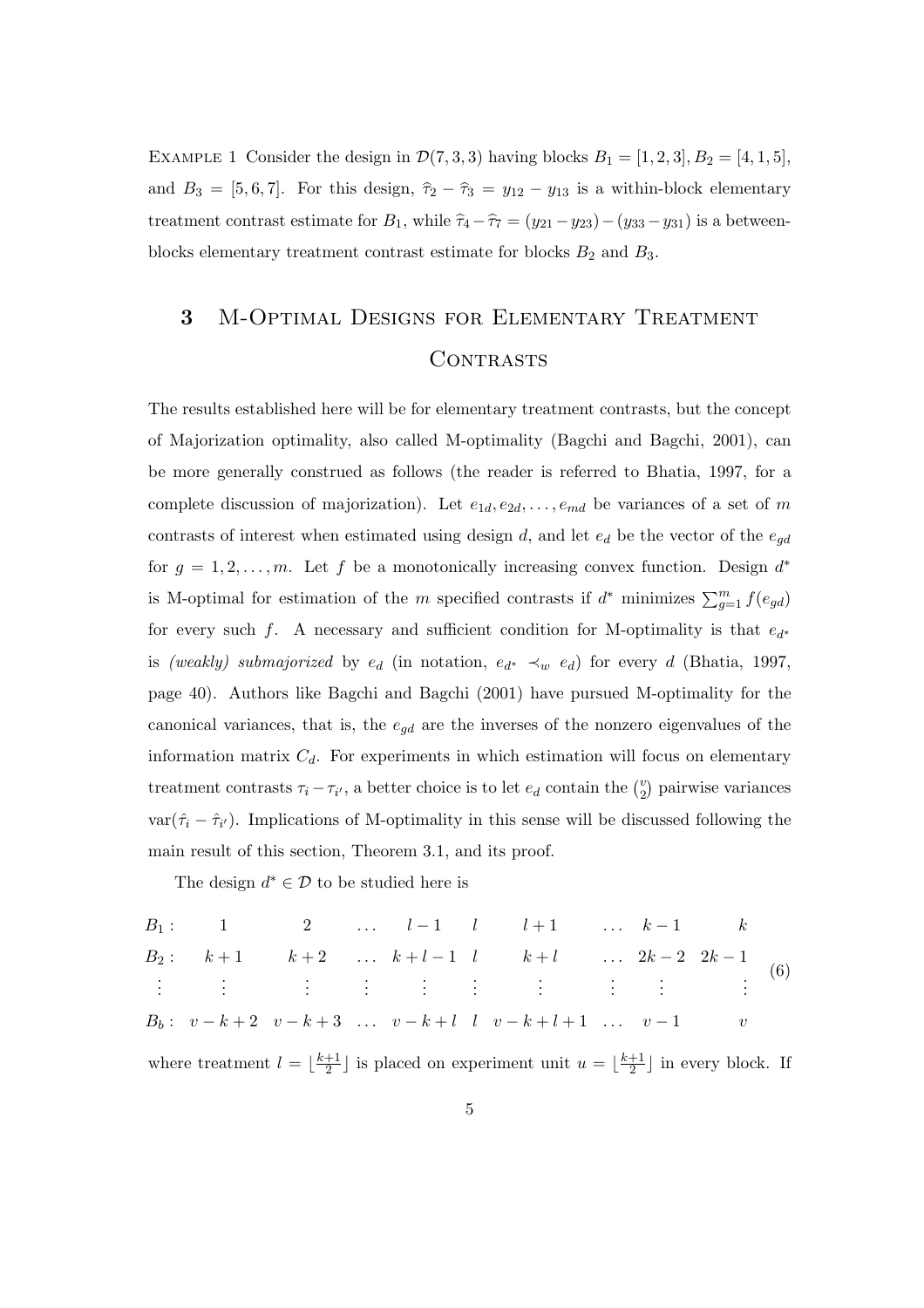the block size k is odd then treatment l is at the middle unit in each block; if k is even then in what follows treatment l could be at either of the middle two units in each block, so for clarity unit  $u = \frac{k}{2}$  $\frac{k}{2}$  is chosen.

THEOREM 3.1 Under conditions (3)-(5) the design  $d^*$  displayed in (6) is M-optimal for estimation of elementary treatment contrasts.

PROOF The factor  $\sigma^2$  will be ignored when expressing treatment contrast variances. Let  $e_d$  be the  $1 \times {v \choose 2}$ 2 ¢ vector of elementary treatment contrast variances for an arbitrary design  $d \in \mathcal{D}(v, b, k)$ . Decompose  $e_d$  as  $e_d = (e_d^{(1)})$  $\overset{(1)}{d},\overset{(2)}{e_d^l}$  $\binom{2}{d}$  where  $e_d^{(1)}$  $\frac{d^{(1)}}{d}$  consists of the within-block elementary treatment contrast variances, and  $e_d^{(2)}$  $\frac{d^{(2)}}{d}$  contains the betweenblocks elementary treatment contrast variances. Corollaries 2.2 and 2.3 say that  $e_d^{(1)}$  $d$  is  $1 \times b\binom{k}{2}$ 2 ), and  $e_d^{(2)}$  $\binom{2}{d}$  is thus  $1 \times \binom{v}{2}$ 2  $- bbinom{k}{2}$ 2  $| = 1 \times {b \choose 2}$ 2  $(k-1)^2$ , the latter being  $(k-1)^2$ variances for each of the  $\binom{b}{2}$ 2 ¢ pairs of blocks.

It is easy to see that  $e_d^{(1)} = e_{d^*}^{(1)}$  $\frac{d^{(1)}}{d^*}$  for some permutation of their elements. The theorem will be shown if  $e_d^{(2)} \succ_w e_{d^*}^{(2)}$  $\frac{d^{(2)}}{dt^*}$ , which can be established through consideration of two distinct scenarios.

SCENARIO 1: there is one treatment  $l$  common to all  $b$  blocks (these designs are exactly those for which various optimalities have been proven in the uncorrelated case). It is sufficient to compare the variances of between-blocks elementary treatment contrasts for any two blocks (say  $B_1$  and  $B_2$ ), since the collection of  $(k-1)^2$  such variances has identical structure for any pair of blocks. Denote the replicates of treatment  $l$  in blocks  $B_1$  and  $B_2$  as  $l_{[s]}$  and  $l_{[t]}$  respectively, where the bracketed subscript denotes the unit on which this treatment appears, and with no loss of generality  $s \leq t \leq \lfloor \frac{k+1}{2} \rfloor$ . Then the layout of the two blocks for design  $d$  can be displayed as

$$
B_1: \quad 1 \qquad 2 \qquad \dots \quad s-1 \qquad l_{[s]} \qquad s+1 \qquad \dots \qquad \dots \qquad k-1 \qquad k
$$
\n
$$
B_2: \quad k+1 \quad k+2 \qquad \dots \qquad \dots \qquad k+t-1 \qquad l_{[t]} \qquad k+t \qquad \dots \qquad 2k-2 \quad 2k-1
$$

By Lemma 2.1 there is only one unbiased estimate for any between-blocks elementary treatment contrast, which must be of the form  $(y_{1u_1} - y_{1s}) - (y_{2u_2} - y_{2t})$  where  $u_1 \in$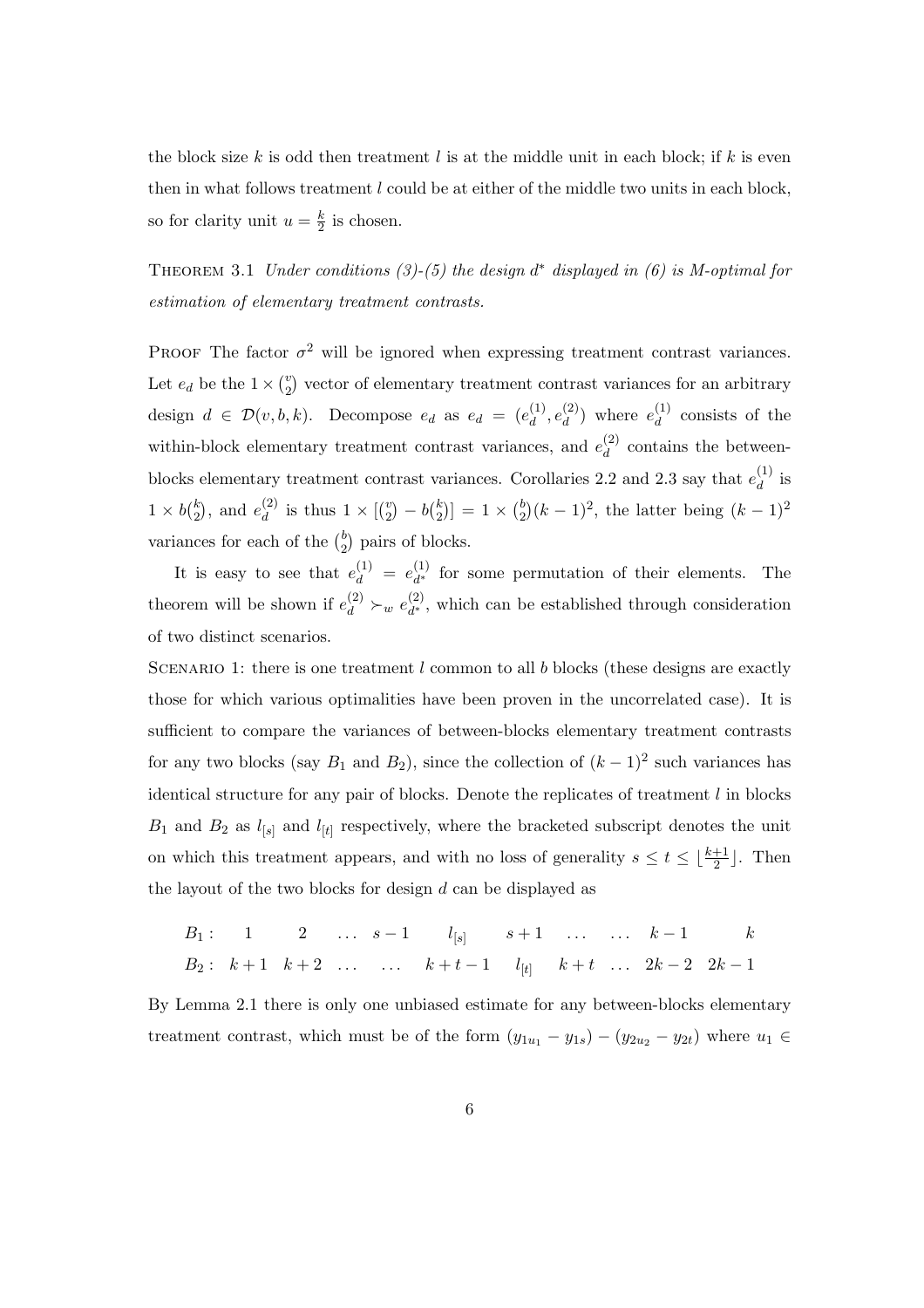$\{1, 2, \ldots, k\}/\{s\}$  and  $u_2 \in \{1, 2, \ldots, k\}/\{t\}$ . Thus the elements of  $e_d^{(2)}$  $d^{(2)}$  are

$$
4 - 2\rho_{|u_1 - s|} - 2\rho_{|u_2 - t|}
$$
\n<sup>(7)</sup>

again for  $u_1 \in \{1, 2, \ldots, k\} / \{s\}$  and  $u_2 \in \{1, 2, \ldots, k\} / \{t\}.$ 

Choice of design  $d$  under this scenario is simply choice of  $s$  and  $t$ . Choice of  $s$  is choice of  $k-1$  values from  $(\rho_1, \rho_2, \ldots, \rho_{k-1})$  for  $\rho_{|u_1-s|}$  in (7), and choice of t is likewise choice of  $k-1$  values for  $\rho_{|u_2-t|}$ . While there are other restrictions, this fact is true: among the  $k-1$  values for  $\rho_{|u_1-s|}$  induced by choice of s, no  $\rho_g$  can appear more than twice (likewise for t). If  $s = \frac{k+1}{2}$  $\frac{+1}{2}$  =  $s^*$  (say) is selected, then the  $k-1$  induced values are  $(\rho_1, \rho_1, \rho_2, \rho_2, \ldots, \rho_{\frac{k-1}{2}}, \rho_{\frac{k-1}{2}})$  if k is odd, or  $(\rho_1, \rho_1, \rho_2, \rho_2, \ldots, \rho_{\frac{k-2}{2}}, \rho_{\frac{k}{2}})$  if k is even. Let  $a_s$  and  $a_t$  be the  $(k-1)$ -vectors of the  $\rho_{|u_1-s|}$  and  $\rho_{|u_2-t|}$  corresponding to choice of s and t, with their elements  $(a_{sh}$  and  $a_{th}$ , respectively) arranged in nonincreasing order. Clearly  $a_{s^*h} \ge a_{sh}$  for all h and any s. Thus for all h, h' and any  $(s, t)$ , taking  $t^* = s^*$ ,  $a_{s*h} + a_{t*h'} \ge a_{sh} + a_{th'} \Rightarrow 4 - 2a_{s*h} - 2a_{t*h'} \le 4 - 2a_{sh} - 2a_{th'}$  and it immediately follows that  $e_d^{(2)} \succ_w e_{d^*}^{(2)}$  $\frac{(2)}{d^*}$ .

Scenario 2: there are at least two blocks with no common treatment. For any two blocks with a common treatment, the  $(k-1)^2$  elementary between-blocks treatment contrasts still obey the argument in scenario 1. For two blocks (say  $B_1$  and  $B_2$ ) having no common treatment, corollary 2.4 says there must be a unique chain linking the two. Thus there is a sequence of blocks of the following form:

$$
B_1: \ldots \quad l_1 \quad \ldots \quad \ldots
$$
  
\n
$$
B_{j_1}: \quad \ldots \quad l_1 \quad \ldots \quad l_2 \quad \ldots
$$
  
\n
$$
B_{j_2}: \quad \ldots \quad l_2 \quad \ldots \quad l_3 \quad \ldots
$$
  
\n
$$
\vdots \quad \vdots \quad \vdots \quad \vdots \quad \vdots \quad \vdots
$$
  
\n
$$
B_{j_w}: \quad \ldots \quad l_w \quad \ldots \quad l_{w+1} \quad \ldots
$$
  
\n
$$
B_2: \quad \ldots \quad l_{w+1} \quad \ldots \quad \ldots
$$
  
\n
$$
\ldots \quad \ldots \quad \ldots
$$

 $B_{j_1}, B_{j_2}, \ldots, B_{j_w}$  are called the *linking blocks* and treatments  $l_1, l_2, \ldots, l_{w+1}$  the *linking* treatments. The subscripts for the linking treatments are not their positions: they simply indicate different treatments.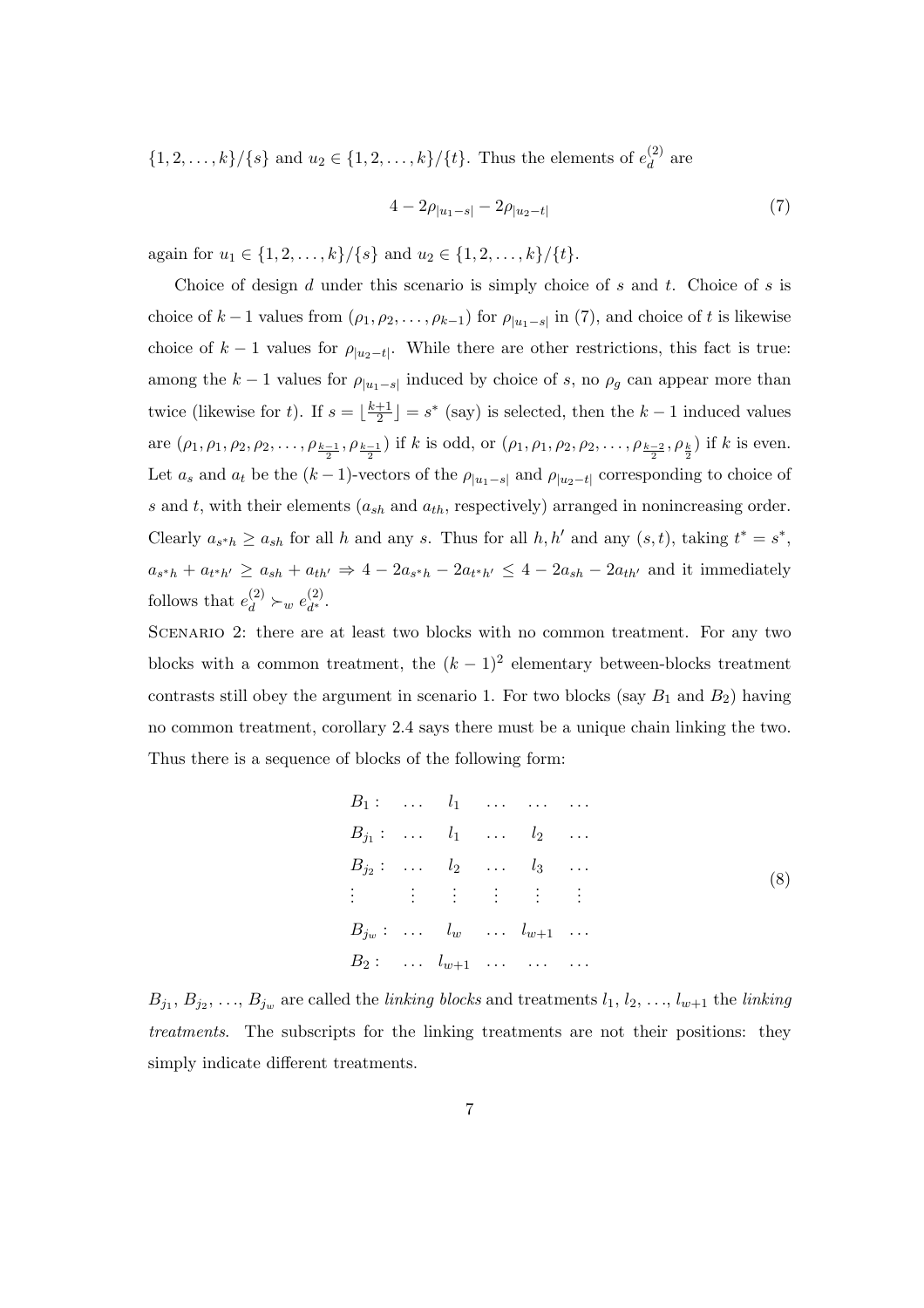An elementary treatment contrast for any two linking treatments in (8) is not a between-blocks treatment contrast for  $B_1$  and  $B_2$ , because it is either a within-block treatment contrast, or a between-blocks treatment contrast for some other pair of blocks. For example, the elementary contrast between  $l_1$  and  $l_2$  is a within-block treatment contrast for  $B_{j_1}$  and the elementary contrast between  $l_1$  and  $l_{w+1}$  is a between-blocks treatment contrast for  $B_{j_1}$  and  $B_{j_w}$ . Thus the  $(k-1)^2$  between-blocks elementary treatment variances for  $B_1$  and  $B_2$  are those for comparing the treatments in  $B_1$  other than  $l_1$  with the treatments in  $B_2$  other than  $l_{w+1}$ . Suppose treatment  $l_1$  is at the  $s^{th}$  unit in  $B_1$  and  $l_{w+1}$  is at the  $t^{th}$  unit in  $B_2$ , where with no loss of generality  $s \le t \le \lfloor \frac{k+1}{2} \rfloor$ . Consider comparing two treatments, one at unit  $u_1 \neq s$  in  $B_1$ , the other at unit  $u_2$  $(\neq t)$  in  $B_2$ . The estimate of this between-blocks treatment contrast is

$$
y_{1u_1} - y_{1s} - (y_{2u_2} - y_{2t}) + \sum_{m=1}^{w} (y_{j_m[l_m, B_{j_m}]} - y_{j_m[l_{m+1}, B_{j_m}]})
$$

where  $[l_m, B_{j_m}]$  is the position of the linking treatment  $l_m$  in the linking block  $B_{j_m}$ . The variance of this contrast is

$$
4 - 2\rho_{|u_1 - s|} - 2\rho_{|u_2 - t|} + \Delta \tag{9}
$$

where  $\Delta = 2 \sum_{m=1}^{w} (1 - \rho_{[[l_m, B_{j_m}]-[l_{m+1}, B_{j_m}]]}) > 0$ . Comparing (9) to (7), the submajorization  $e_d^{(2)} \succ_w e_{d^*}^{(2)}$  $\frac{d^{(2)}}{d^*}$  is obvious.

The proof is complete if no other scenario is possible, that is, if Scenario 1 is implied by  $B_j \cap B_{j'} \neq \emptyset$  for all  $j \neq j'$ . This follows easily from corollaries 2.3 and 2.4.  $\Box$ 

Depending on the  $\rho_h$ 's,  $d^*$  may or may not be uniquely M-optimal. Uniqueness (up to treatment relabelling) is guaranteed by  $\rho_1 > \rho_2 > \ldots > \rho_{k-1} > 0$ . If all  $\rho_h$ 's are zero (the uncorrelated case), then the structure is the same except that the position of the common treatment  $l$  is irrelevant. This can be extended as:

COROLLARY 3.2 If correlation decays rapidly relative to block size in the sense that  $\rho_h$ is zero for all  $h > \tilde{h}$  and some  $\tilde{h} \leq \lfloor \frac{k-1}{2} \rfloor$ , then M-optimality is attained if the common treatment l in  $d^*$  appears in any position having at least  $\tilde{h}$  plots to either side.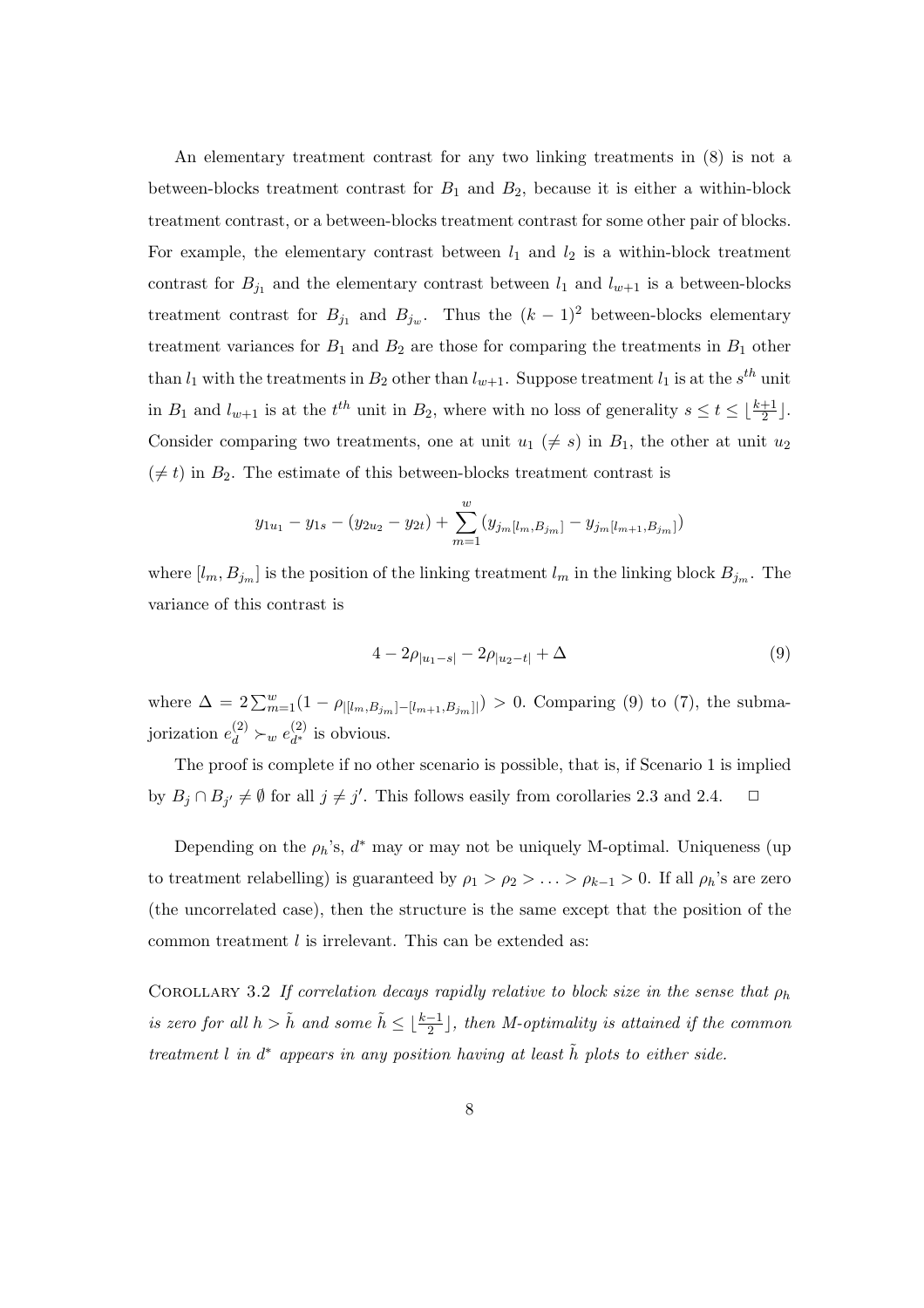The A-value of a design is the sum of all elementary treatment contrast variances (this is  $f(x) = x$  in the first paragraph of this section). A-optimal designs minimize the average variance over elementary treatment contrasts. This can also be expressed as the average of the canonical variances, or the average of the variances of any  $v - 1$ orthonormal contrasts (Kempthorne, 1956). A direct consequence of Theorem 3.1 is:

COROLLARY 3.3 Under conditions  $(3)-(5)$  the design  $d^*$  displayed in  $(6)$  is A-optimal.

The *MV-value* of a design d is  $MV_d = \max_{i \neq i'} var_d(\hat{\tau}_i - \hat{\tau}_{i'})$ . MV-optimal designs minimize the largest variance for elementary treatment contrasts. Theorem 3.1 and the definition of submajorization give:

COROLLARY 3.4 Under conditions  $(3)-(5)$  the design  $d^*$  displayed in  $(6)$  is MV-optimal.

The uniqueness property mentioned just prior to corollary 3.2 need not hold for MV-optimality. In fact, any d for which  $MV_d = \max(e_d^{(1)})$  $\binom{1}{d}$  is MV-optimal.

Theorem 3.1 holds for the special case  $\rho_h = 0$  for all h, showing that even in the uncorrelated case, the optimality of  $d^*$  is much stronger than has been previously established. Indeed, whether or not the errors are correlated, the optimality is even stronger than stated in Theorem 3.1, for it is clear from the proof that  $d^*$  minimizes  $\overline{ }$ i  $\overline{ }$  $i > i f(\text{var}(\hat{\tau}_i - \hat{\tau}_{i'}))$  even if the convexity condition is removed from f.

### 4 D-optimal Design

The  $D-value$  of a design  $d$  is the product of the positive eigenvalues of the Moore-Penrose inverse  $C_d^{\dagger}$  $d_d$  of the information matrix  $C_d$ ; D-optimal designs minimize the D-value. The first step in attacking the D-optimality problem is to establish a useful expression for  $C_d^{\dagger}$  $_d^{\intercal}$ .

LEMMA 4.1 For any  $d \in \mathcal{D}$ ,

$$
C_d^\dagger = \frac{1}{\sigma^2} (I_v - \frac{1}{v} J_v) Cov(\hat{\tau}_{(d)}) (I_v - \frac{1}{v} J_v)
$$
\n
$$
(10)
$$

where  $Cov(\hat{\tau}_{(d)})$  is the variance-covariance matrix for any solution  $\hat{\tau}_{(d)}$  to the reduced normal equations for estimating treatment effects under design d, and  $J_v$  is the v $\times v$ all-ones matrix.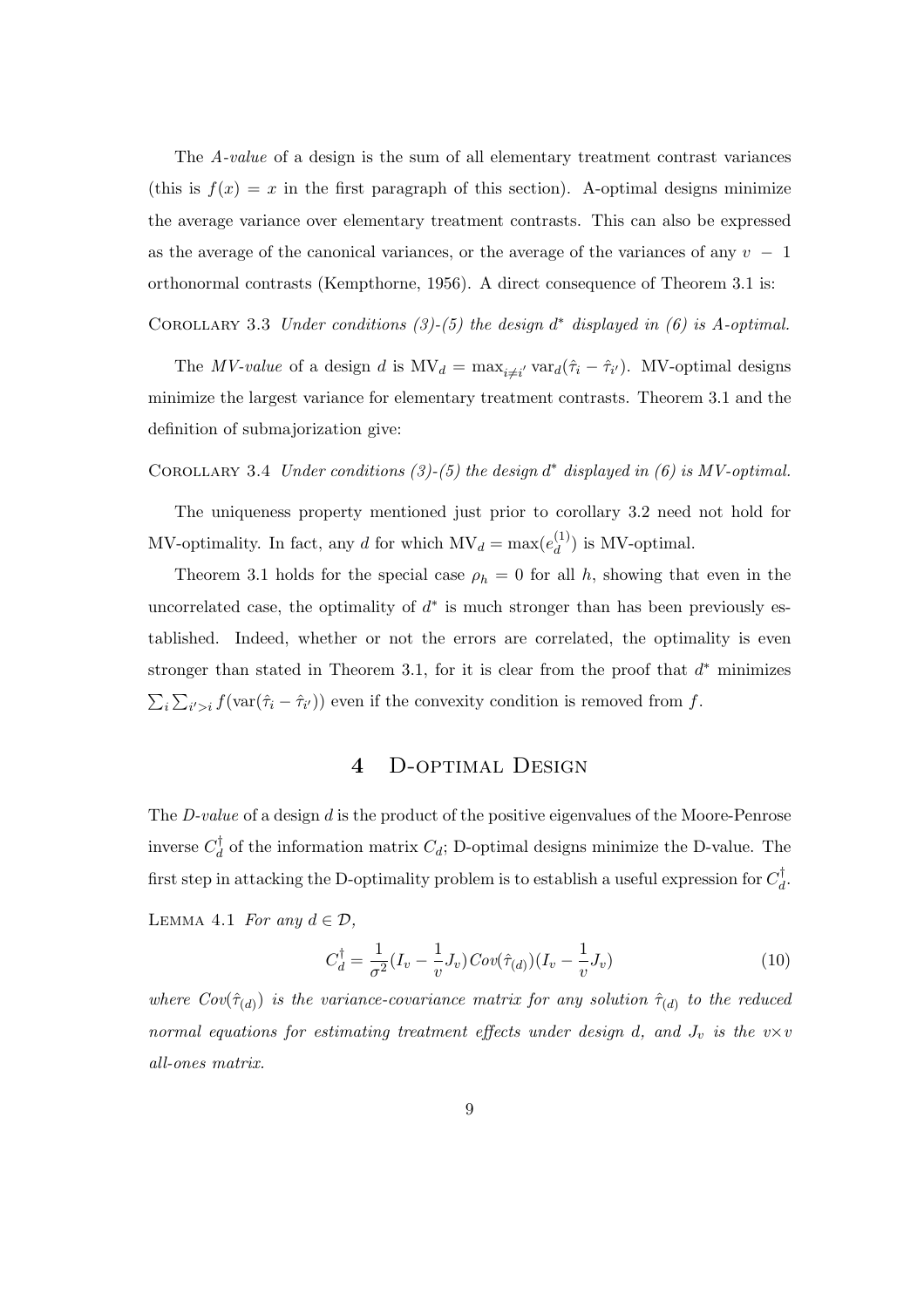PROOF Let  $C_d = \sum_{i=1}^{v-1} z_{di} s_i s'_i$  be the spectral decomposition of  $C_d$  where the eigenvalues are  $z_{d0} = 0 < z_{d1} \leq z_{d2} \leq \ldots \leq z_{d,v-1}$  and a corresponding set of orthonormal eigenvectors is  $\{s_0 = \frac{1}{\sqrt{2}}\}$  $\{\overline{v}_v, s_1, s_2, \ldots, s_{v-1}\}.$  Then the Moore-Penrose inverse of  $C_d$  is  $C_d^{\dagger} = \sum_{i=1}^{v-1} \frac{1}{z_d}$  $\frac{1}{z_{di}}s_is_i'$ i .

For given  $\hat{\tau}_{(d)}$  let  $C_d^P$  denote the r.h.s. of (10). Denote an arbitrary generalized inverse of  $C_d$  by  $C_d^-$ . Then for any estimable contrasts, say  $s' \tau$  and  $m' \tau$  where  $s'1 = m'1 = 0$ ,

$$
s' \text{Cov}(\hat{\tau}_{(d)}) m = \text{Cov}(s'\hat{\tau}_{(d)}, m'\hat{\tau}_{(d)}) = \sigma^2 s' C_d^- m \tag{11}
$$

is invariant to the choice of  $C_d^-$  and so equals  $\sigma^2 s' C_d^{\dagger} m$ . Now  $s'_i$  $i_{i}^{'}(I_{v}-\frac{1}{v})$  $(v^{\perp}_v J_v)$  is zero if  $i = 0$ and otherwise is  $s_i'$ <sup>'</sup><sub>i</sub>. This fact with (11) gives that for any *i*,  $s'_0 C_d^P s_i = 0$ ; for any *i* > 0,  $s_i'C_d^P s_i = \frac{1}{z_d}$  $\frac{1}{z_{di}}$ ; and for any  $i \neq i' \neq 0$ ,  $s'_i C_d^P s_{i'} = 0$ . Write  $L = (s_0, s_1, \ldots, s_{v-1})$  and let  $D^{\dagger}$  be a  $v \times v$  diagonal matrix whose diagonal elements are 0 and  $\frac{1}{z_{di}}$   $(i = 1, \ldots, v - 1)$ . Noting that L is orthogonal, it has just been shown that  $L'C_d^P L = D^{\dagger}$  and so

$$
C_d^P = LL'C_d^P LL' = LD^{\dagger}L' = \sum_{i=1}^{v-1} \frac{1}{z_{di}} s_i s_i' = C_d^{\dagger}.
$$

For any  $d \in \mathcal{D}$ , a solution to the reduced normal equations can be found by setting the estimator  $\hat{\tau}_1$  for treatment 1 to zero. For this choice  $Cov(\hat{\tau}_{(d)})$  is

$$
Cov(\hat{\tau}_{(d)}) = \sigma^2 \begin{pmatrix} 0 & 0'_{v-1} \\ 0_{v-1} & \varphi_d \end{pmatrix}
$$
 (12)

where  $\varphi_d$  is the  $(v-1) \times (v-1)$  variance-covariance matrix for  $\hat{\tau}_2, \ldots, \hat{\tau}_v$ .

The following lemma in terms of  $C_d$  was first given by Chakrabarti (1963).

LEMMA 4.2 All cofactors of  $C_d$  (or  $C_d^\dagger$  $\binom{d}{d}$  have the same value. Thus for  $d \in \mathcal{D}$ 

$$
\prod_{i=1}^{v-1} \frac{1}{z_{di}} = \frac{1}{vCo(C_d)} = vCo(C_d^{\dagger}),
$$

where Co(.) denotes a matrix cofactor.

COROLLARY 4.3 For any  $d \in \mathcal{D}$ , the D-value is

$$
\prod_{i=1}^{v-1} \frac{1}{z_{di}} = \frac{1}{v} |\varphi_d| \tag{13}
$$

where |.| denotes determinant and  $\varphi_d$  is as defined in (12).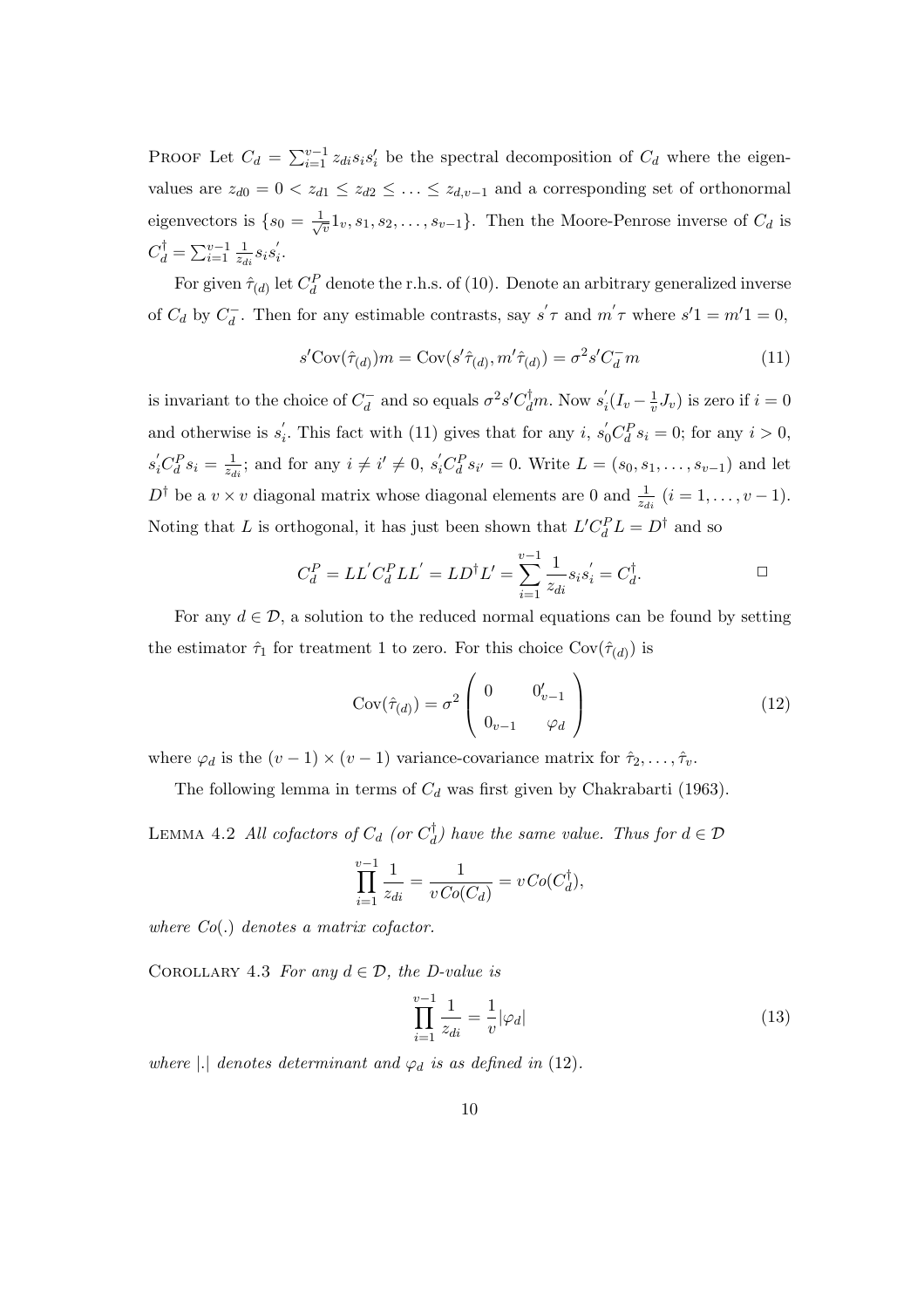PROOF The cofactor of the  $(1,1)$  element of  $C_d^{\dagger}$  $\frac{d}{d}$  is  $|(I_{v-1}-\frac{1}{v})$  $\frac{1}{v}J_{v-1})\varphi_d(I_{v-1}-\frac{1}{v})$  $\frac{1}{v}J_{v-1})|,$ which is easily seen from (10) and (12). This determinant is  $|I_{v-1}-\frac{1}{v}|$  $\frac{1}{v}J_{v-1}|^2|\varphi_d|=\frac{1}{v^2}$  $\frac{1}{v^2}|\varphi_d|$ and now apply lemma 4.2.  $\Box$ 

LEMMA 4.4  $|\varphi_d|$ , and thus the D-value, is invariant to the choice of  $d \in \mathcal{D}$ .

PROOF Label so that the treatment common to all blocks in  $d^*$  is treatment 1. Then the solution producing  $\varphi_{d^*}$  in (12) is (after the initial 0) just the  $b(k-1)$  simple within-block differences relative to unit  $\frac{k+1}{2}$  $\frac{+1}{2}$ ]:

$$
\hat{\tau}_{(d^*)} = (0, y_{11} - y_{1\lfloor \frac{k+1}{2} \rfloor}, y_{12} - y_{1\lfloor \frac{k+1}{2} \rfloor}, \dots, y_{1k} - y_{1\lfloor \frac{k+1}{2} \rfloor}, y_{21} - y_{2\lfloor \frac{k+1}{2} \rfloor}, \dots, y_{bk} - y_{b\lfloor \frac{k+1}{2} \rfloor})'
$$
\n(14)

The  $b(k-1)$  nonzero elements of (14) are clearly a basis for the space of y projected orthogonally to blocks (that is, for the estimation space of  $\tau$ ) regardless of the design. It follows immediately that for any  $d \in \mathcal{D}$  the solution  $\hat{\tau}_{(d)}$  found by setting  $\hat{\tau}_1 = 0$  is

$$
\hat{\tau}_{(d)} = \left(\begin{array}{cc} 1 & 0'_{v-1} \\ 0_{v-1} & R_d \end{array}\right) \hat{\tau}_{(d^*)}
$$

where  $R_d$  is nonsingular. Then from (12),  $\varphi_d = R_d \varphi_{d*} R'_d$  and the proof is done if  $|R_d R'_d| = 1$ . Lemma 2.1 says that  $R_d$  does not depend on  $\Sigma$ , so is the same as in the case  $\Sigma = \sigma^2 I$ . The proof (Bapat and Dey, 1991) that the D-value is invariant to design d in that case gives the result.

However one need not lean on the earlier graph-theoretic results. Here is a transparent alternative that works directly with the estimators to establish  $|R_d| = \pm 1$ . The solution vector  $\hat{\tau}_{(d)}$  with  $\hat{\tau}_1 = 0$  is comprised exactly of the contrasts in y corresponding to the unique chains from each treatment to the first treatment. For treatments in any block containing 1, these are the same as in  $\hat{\tau}_{(d^*)}$ . For any block not containing 1, say  $B_1$ , there is a unique linking treatment through which the chain to treatment 1 passes for every treatment (other than the linking treatment) in  $B_1$ ; see (8). Indeed, it is easily seen that these chains differ only in their first members, and that for any block (say  $B<sub>i</sub>$ ) these chains pass through prior to reaching a block with treatment 1, the chains to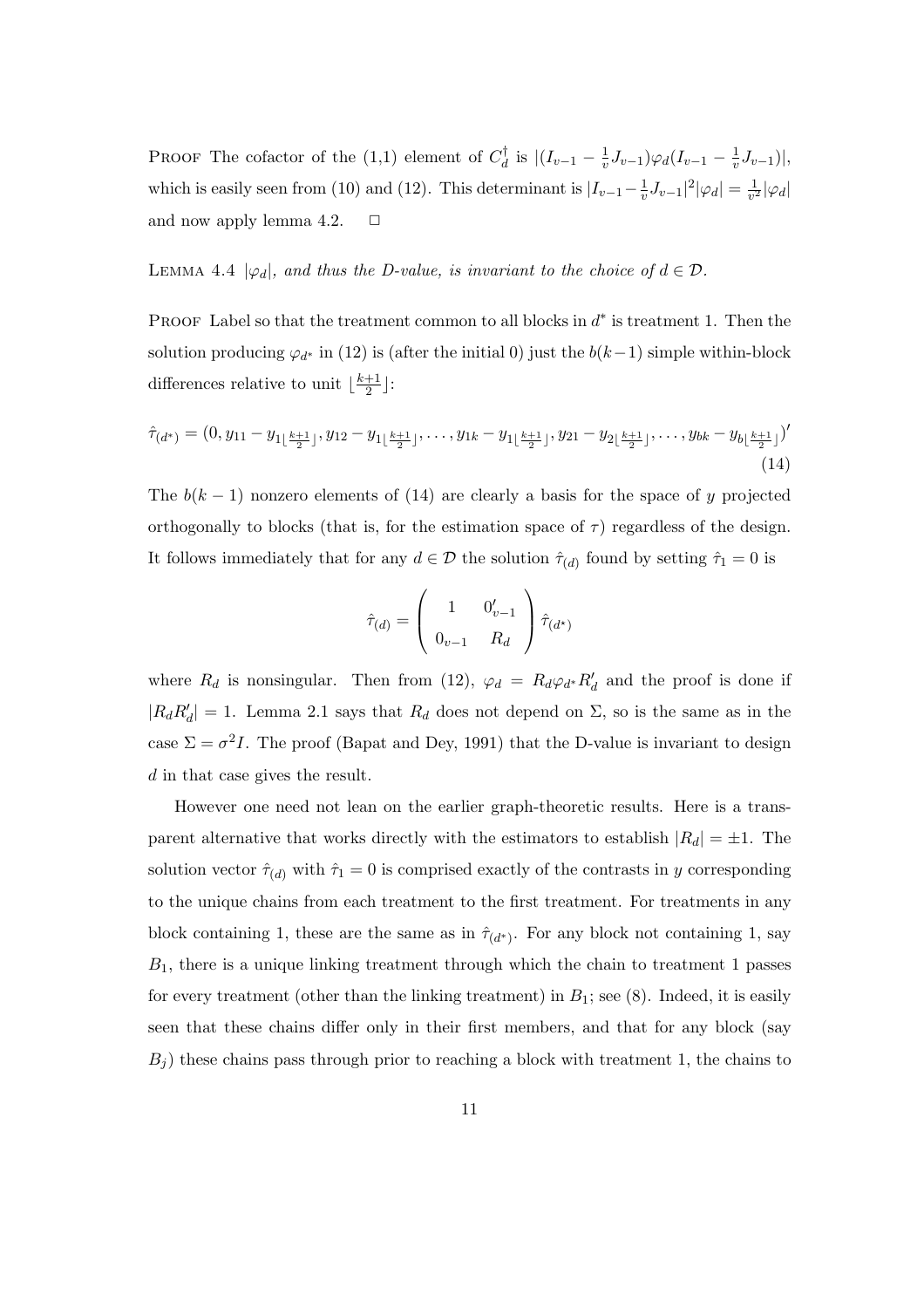1 for treatments in  $B_j$  are, aside from their first members, the segments of the chains from  $B_1$  starting from the linking treatment in  $B_j$ . Consequently, the chains to blocks containing treatment 1 induce a partial order on the set of blocks (the last element in a chain being the block containing treatment 1). This will be a crucial fact in the induction on b to follow.

For  $b = 1$  and any k, suppose with no loss of generality that treatment 1 in d appears on plot  $s > \frac{k+1}{2}$  $\frac{+1}{2}$ , and that otherwise treatments 2, 3, ... appear in order of the plots. Then it can be checked that

$$
R_d = \left(\frac{I_t \left| (-1_t \mid 0_{t \times (t-1)}) P}{0_{t \times t} \left| \left( -1_t \left| \frac{0_{t-1}'}{I_{t-1}} \right) P \right|} \right| \text{ or } \left(\frac{I_t \left| (-1_t \mid 0_{t \times t}) P \right|}{0_{(t+1) \times t} \left| \left( -1_{t+1} \left| \frac{0_{t}'}{I_t} \right) P \right|} \right| \right) \tag{15}
$$

as k is odd or even, where  $t = \frac{k+1}{2}$  $\frac{+1}{2}$   $-1$  and P is the permutation matrix that moves the first column to position  $s - t - 1$  ( $P = (p_{ij})$  with nonzero  $p_{ij}$  specified by  $p_{1,s-t-1} = 1$ ,  $p_{i,i-1} = 1$  for  $2 \le i \le s-t-1$ , and  $p_{i,i} = 1$  for  $i \ge s-t$ ). Clearly  $R_d$  has determinant  $\pm 1$ .

Now assume the result holds for all saturated designs with  $b$  blocks and any  $k$ . Let d be a saturated design with  $b + 1$  blocks of size k, and let  $B_1, B_2, \ldots, B_{b+1}$  be any ordering of the blocks of d that respects the partial order. Relabel treatments other than treatment 1 so that  $B_1$  contains either  $1, \ldots, k$  or  $2, \ldots, k+1$  as  $B_1$  does or does not contain 1. Then  $B_1$  is the first block in a chain of blocks, the last of which contains 1 (if  $B_1$  contains treatment 1, the chain consists only of  $B_1$ ). Consequently, removing  $B_1$  from d leaves a saturated design  $d'$  with b blocks.

If  $B_1$  contains treatment 1, then obviously

$$
R_d = \left(\begin{array}{c|c} R_1 & 0 \\ \hline 0 & R_{d'} \end{array}\right)
$$

where  $R_1$  is of form (15) with treatment 1 on plot s, implying  $|R_d| = |R_1||R_{d'}|$  which is  $\pm 1$  by the induction hypothesis.

If  $B_1$  does not contain treatment 1, let s be the position of the linking treatment in  $B_1$ , and let the linking treatment be labeled  $k+1$ . Without loss of generality and aside from plot s, treatments  $2, \ldots, k$  appear in plot order. For treatments in  $B_1$ , solutions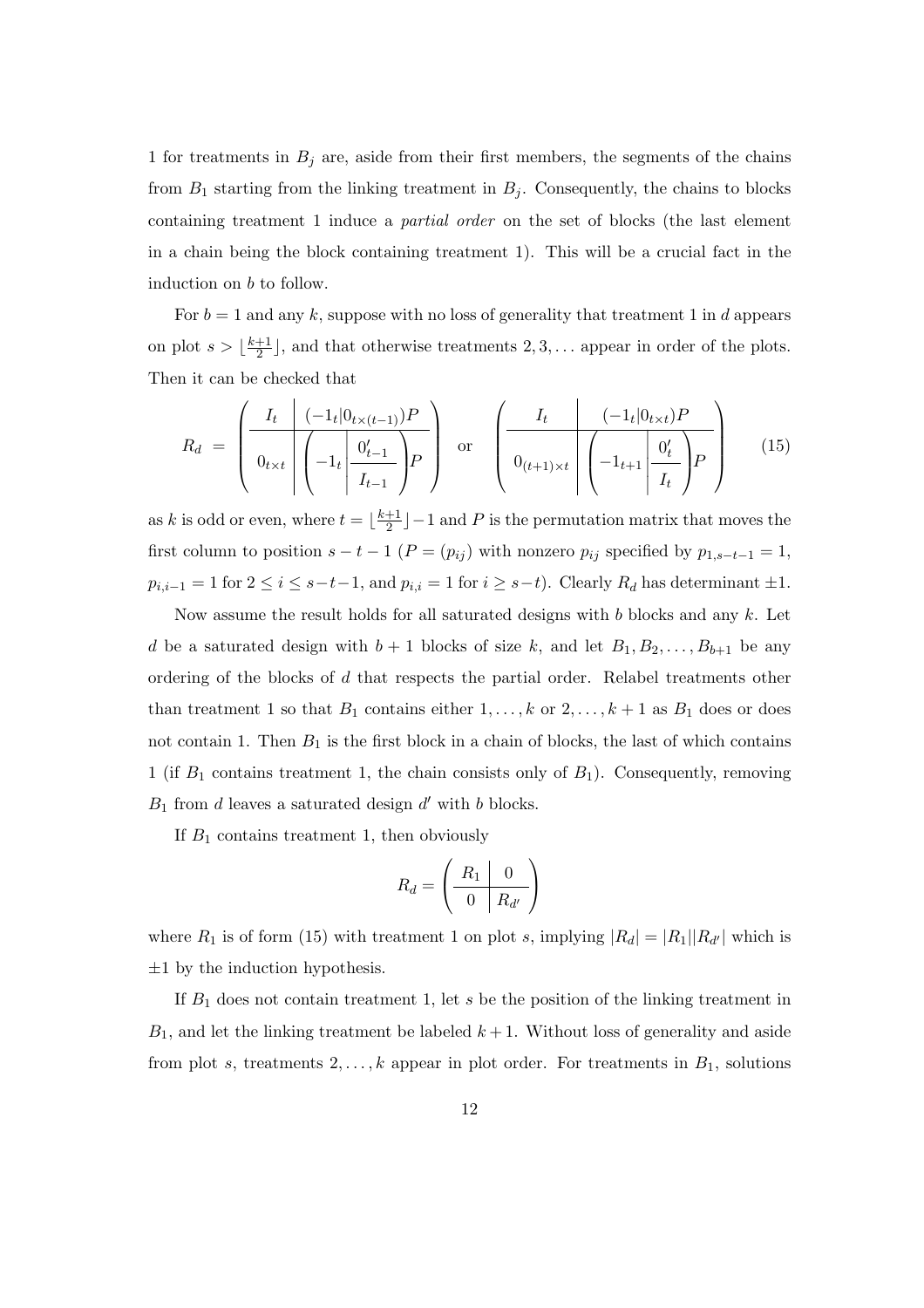$\hat{\tau}_2, \ldots, \hat{\tau}_k$  in  $\hat{\tau}_{(d)}$  involve measurements in  $B_1$ , but  $\hat{\tau}_{k+1}$  does not. By the partial order, no chain to treatment 1 beginning with a treatment not in  $B_1$  involves the differences arising from  $B_1$ . These statements say

$$
R_d = \left(\begin{array}{c|c} R_1 & H \\ \hline 0 & R_{d'} \end{array}\right)
$$

where again  $R_1$  is of form (15), and here H is some nonzero matrix. Again  $|R_d|$  =  $|R_1||R_{d'}| = \pm 1$ , completing the proof.  $\Box$ 

Corollary 4.3 and lemma 4.4 together produce the main result of this section.

THEOREM 4.5 All designs in  $\mathcal{D}(v, b, k)$  are D-equal, regardless of  $\Sigma$ .

## 5 E-optimal Design

A design is E-optimal if it minimizes (in d) the maximum eigenvalue of the Moore-Penrose inverse  $C_d^{\dagger}$  $d_d$  of the information matrix  $C_d$ . For given d, this eigenvalue is the maximum over all normalized contrasts  $m' \tau$  of  $var(\widehat{m' \tau_{(d)}})/\sigma^2$ . The study of E-optimality to follow requires the Moore-Penrose inverse  $C_d^{\dagger}$  $d^*$  for the design  $d^*$  displayed in (6).

COROLLARY 5.1  $C_d^{\dagger}$  $\psi_{d^*}^{\dagger}$  for design  $d^*$  is

$$
C_{d^*}^{\dagger} = \begin{pmatrix} \frac{b}{v^2} 1'_{k-1} V 1_{k-1} & -\frac{1}{v} 1'_{b} \otimes [1'_{k-1} V (I_{k-1} - \frac{b}{v} J_{k-1})] \\ -\frac{1}{v} 1_{b} \otimes [(I_{k-1} - \frac{b}{v} J_{k-1}) V 1_{k-1}] & I_{b} \otimes V - \frac{1}{v} J_{b} \otimes (V J_{k-1} + J_{k-1} V) + \frac{b}{v^2} J_{b} \otimes (J_{k-1} V J_{k-1}) \end{pmatrix}
$$

where V is the  $(k-1) \times (k-1)$  correlation matrix for the  $k-1$  simple within-block differences relative to  $y_{1\left\lfloor \frac{k+1}{2}\right\rfloor}$  for the first block:

$$
V = \frac{1}{\sigma^2} \text{Cov}(y_{11} - y_{1\lfloor \frac{k+1}{2} \rfloor}, y_{12} - y_{1\lfloor \frac{k+1}{2} \rfloor}, \cdots, y_{1k} - y_{1\lfloor \frac{k+1}{2} \rfloor}). \tag{16}
$$

PROOF This follows from (10) in lemma 4.1, using the solution specified in (14).  $\Box$ 

THEOREM 5.2 The largest eigenvalue of  $C_d^{\dagger}$  $d_{d^*}$  is the largest eigenvalue of the correlation matrix  $V$  in (16).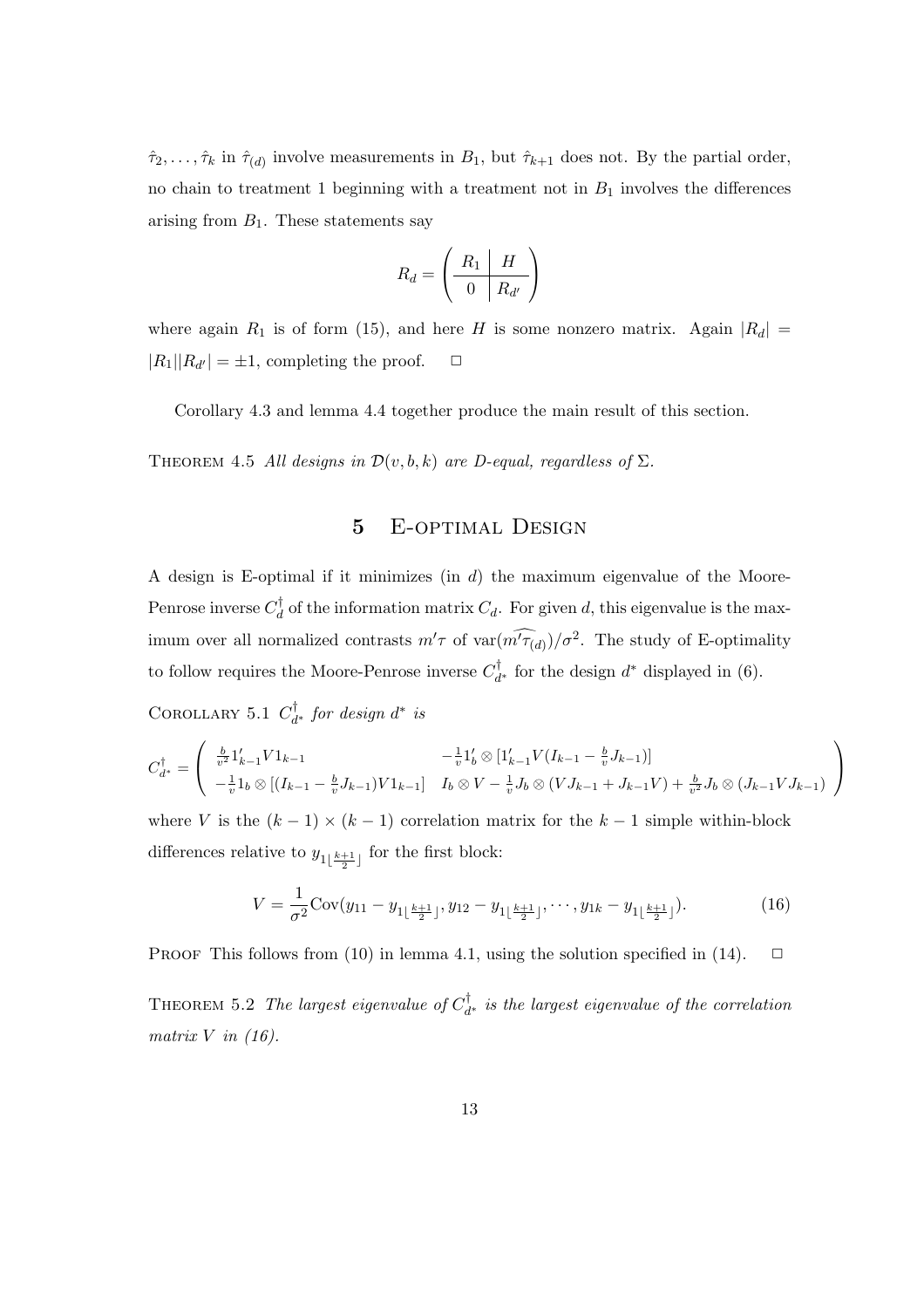PROOF After factoring,  $0 = \lambda |V - \lambda I_{k-1}|^{b-1} |V(I_{k-1} - \frac{b}{v})|$  $\frac{b}{v}J_{k-1}$ ) –  $\lambda I_{k-1}$  is the characteristic equation for  $C_d^{\dagger}$ <sup>†</sup><sub> $d^*$ </sub>. Thus the non-zero eigenvalues of  $C_d^{\dagger}$  $d^{\dagger}_{d^*}$  are the eigenvalues of V with frequency  $b-1$  each, and the eigenvalues of  $V(I_{k-1}-\frac{b}{n})$  $\frac{b}{v}J_{k-1}$ ). Since the largest eigenvalue  $\lambda_{max}$  obeys  $\lambda_{max}(AB) \leq \lambda_{max}(A)\lambda_{max}(B)$  for any two positive definite matrices A and B (e.g. Bhatia, 1997, page 94), and the largest eigenvalue of  $I_{k-1} - \frac{b}{v}$  $\frac{b}{v}J_{k-1}$  is 1,

$$
\lambda_{max}(V(I_{k-1} - \frac{b}{v}J_{k-1})) \le \lambda_{max}(V)\lambda_{max}(I_{k-1} - \frac{b}{v}J_{k-1}) \le \lambda_{max}(V). \tag{17}
$$

$$
\Box
$$

Theorem 5.2 provides the standard for evaluating any design  $d$  relative to  $d^*$  in terms of the E-criterion. If there is a normalized treatment contrast  $m'\tau$  such that  $var(\widehat{m'\tau_{(d)}})/\sigma^2$  is no less than the largest eigenvalue of V, then d cannot be E-superior to  $d^*$ . The question is how to pick such a contrast for an arbitrary  $d$ .

Corollary 2.4 says that for any d one can always find two blocks, call them  $B_1$  and  $B_2$ , sharing a common treatment, call it treatment 1. Setting the estimator for treatment 1 to zero, and labelling the other treatments in these two blocks appropriately, one partial solution to the reduced normal equations is

$$
\hat{\tau}_{(d)} = (0, y_{11} - y_{1s}, y_{12} - y_{1s}, \cdots, y_{1,s-1} - y_{1s}, y_{1,s+1} - y_{1s}, \cdots, y_{1k} - y_{1s},
$$
\n
$$
y_{21} - y_{2t}, y_{22} - y_{2t}, \cdots, y_{2,t-1} - y_{2t}, y_{2,t+1} - y_{2t}, \cdots, y_{2k} - y_{2t}, \cdots),
$$
\n(18)

where  $s$  and  $t$  are the positions of treatment 1 in the two blocks. This is a partial solution in the sense that only the estimators for treatments in  $B_1$  and  $B_2$  have been displayed. It will be used to calculate variances for contrasts of treatments in these two blocks. Let  $V_1$  and  $V_2$  be the  $(k-1)\times(k-1)$  correlation matrices

$$
V_1 = \frac{1}{\sigma^2} \text{Cov}(y_{11} - y_{1s}, y_{12} - y_{1s}, \cdots, y_{1,s-1} - y_{1s}, y_{1,s+1} - y_{1s}, \cdots, y_{1k} - y_{1s})
$$
  
\n
$$
V_2 = \frac{1}{\sigma^2} \text{Cov}(y_{21} - y_{2t}, y_{22} - y_{2t}, \cdots, y_{2,t-1} - y_{2t}, y_{2,t+1} - y_{2t}, \cdots, y_{2k} - y_{2t})
$$

Then the partial expression of  $Cov(\hat{\tau}_{(d)})$  corresponding to (18) is:  $\overline{\phantom{a}}$ 

$$
\frac{1}{\sigma^2} \text{Cov}(\hat{\tau}_{(d)}) = \begin{pmatrix} 0 & 0'_{k-1} & 0'_{k-1} & 0'_{(b-2)(k-1)} \\ 0_{k-1} & V_1 & 0_{k-1} & \dots \\ 0_{k-1} & 0_{k-1} & V_2 & \dots \\ 0_{(b-2)(k-1)} & \dots & \dots & \dots \end{pmatrix}
$$
(19)

 $\mathbf{r}$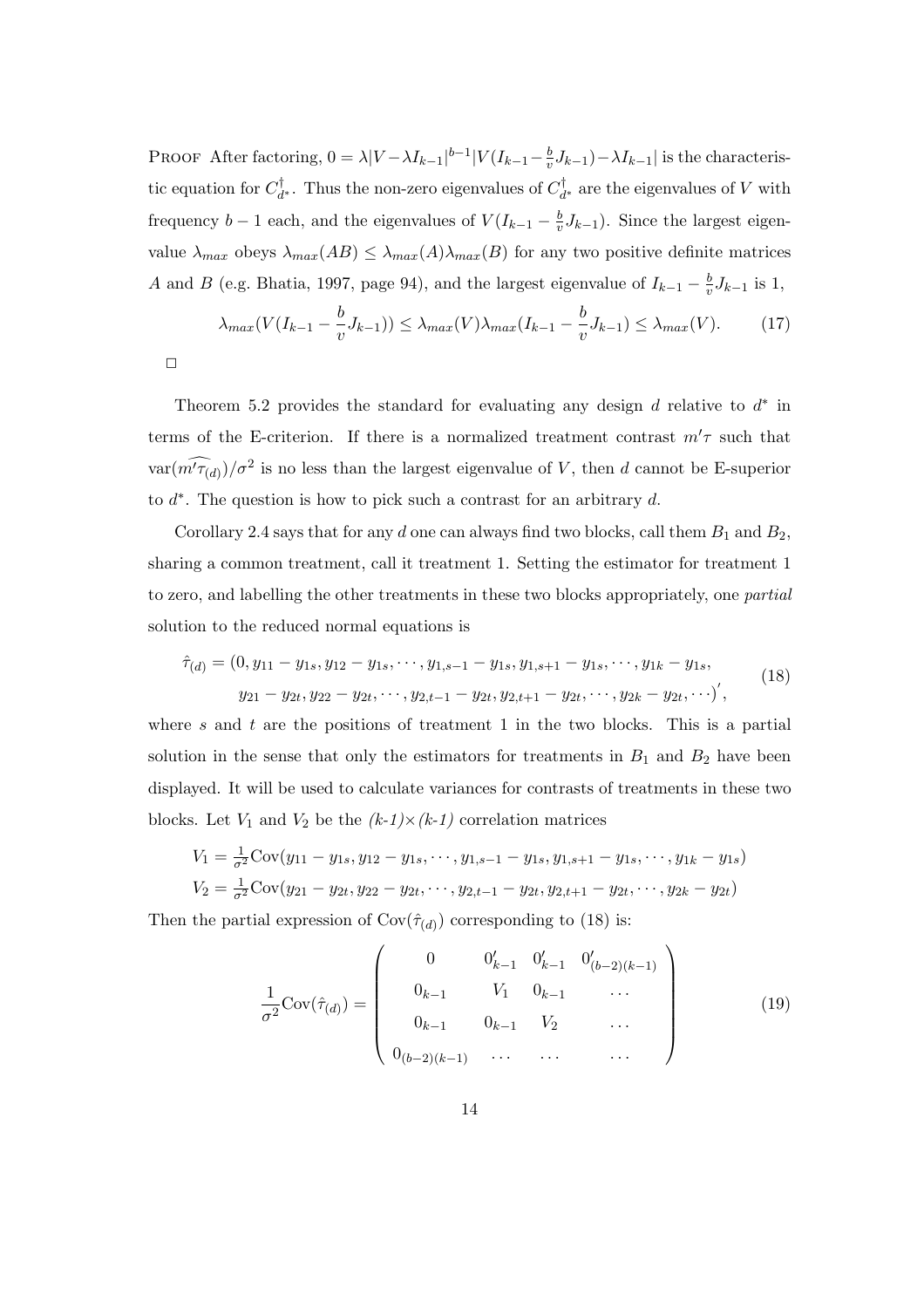LEMMA 5.3 If  $\lambda_{max}(\frac{V_1+V_2}{2}) \geq \lambda_{max}(V)$ , then design d cannot be E-superior to  $d^*$ .

PROOF Suppose the normalized eigenvector corresponding to the largest eigenvalue of  $\frac{V_1+V_2}{2}$  is  $x_{(k-1)\times 1}$ . Then from (19),  $\text{var}(\widehat{m'_{\tau(d)}})/\sigma^2 = m'\text{Cov}(\hat{\tau}_{(d)})m/\sigma^2 = \lambda_{max}(\frac{V_1+V_2}{2})$ where m is the  $v \times 1$  vector specified by  $m' = \frac{1}{\sqrt{2}}$  $\overline{a}(0, x', -x', 0_{1 \times (v-2k+1)}).$ 

It also follows that no design with two blocks sharing a treatment at the center position  $\frac{k+1}{2}$  $\frac{+1}{2}$  can be E-superior to  $d^*$  (this is just  $V_1 = V_2 = V$ ).

The variance-covariance structure  $\Sigma$  for the entire layout under (3)-(5) can be written as  $\Sigma = I_b \otimes \Sigma_k$  where  $\Sigma_k$  is the  $k \times k$  within-block covariance matrix. For  $u = 1, 2, \dots, k$ define  $H_u$  as the  $k \times k$  matrix with  $u^{th}$  column all 1's, and all other elements 0's. Compute  $(I - H_u) \Sigma_k (I - H_u)/\sigma^2$ , remove the  $u^{th}$  row and the  $u^{th}$  column, and name the resulting matrix  $\Gamma_u$ . Obviously  $\Gamma_u$  is a positive definite  $(k-1) \times (k-1)$  matrix. In lemma 5.3,  $V = \Gamma_{\lfloor \frac{k+1}{2} \rfloor}$ ,  $V_1 = \Gamma_s$ , and  $V_2 = \Gamma_t$ . This leads to

THEOREM 5.4 Design  $d^*$  is E-optimal if

$$
\min(\lambda_{max}\left(\frac{\Gamma_{u_1} + \Gamma_{u_2}}{2}\right)) = \lambda_{max}(\Gamma_{\lfloor \frac{k+1}{2} \rfloor})
$$

where the minimum is over  $1 \le u_1 \le u_2 \le \lfloor \frac{k+1}{2} \rfloor$ .

PROOF This evaluates the eigenvalue bound employed in lemma 5.3 for every pair of linking positions. Since any  $d \in \mathcal{D}$  must possess two blocks sharing a linking treatment, the minimum of these quantities is a lower bound for the largest eigenvalue of  $C_d^{\dagger}$ d  $\Box$ 

The sufficient condition as stated in Theorem 5.4 is actually one of a family of sufficient conditions for  $d^*$  to be E-optimal. In the set of indices  $\{1, 2, \ldots, \lfloor \frac{k+1}{2} \rfloor\}$  $\frac{+1}{2}$  where  $u_1$ and  $u_2$  take their values, any member, say u, can be replaced by  $k+1-u$ . Consequently, there are  $2^{\lfloor \frac{k+1}{2} \rfloor}$  sets of sufficient conditions, although some of these are identical. One of these will be employed in the proof for Corollary 5.6.

Theorem 5.4 provides a method for establishing E-optimality of  $d^*$ , but it requires comparing largest eigenvalues of  $\frac{k+1}{2}$  $\frac{+1}{2}$ ] - 1 +  $\binom{\lfloor \frac{k+1}{2} \rfloor}{2}$  $\bar{2}$ ) matrices to that of  $C_{d^*}$ , that is, enumerating all possibilities for  $u_1$  and  $u_2$  except  $u_1 = u_2 = \lfloor \frac{k+1}{2} \rfloor$  $\frac{+1}{2}$ . This is an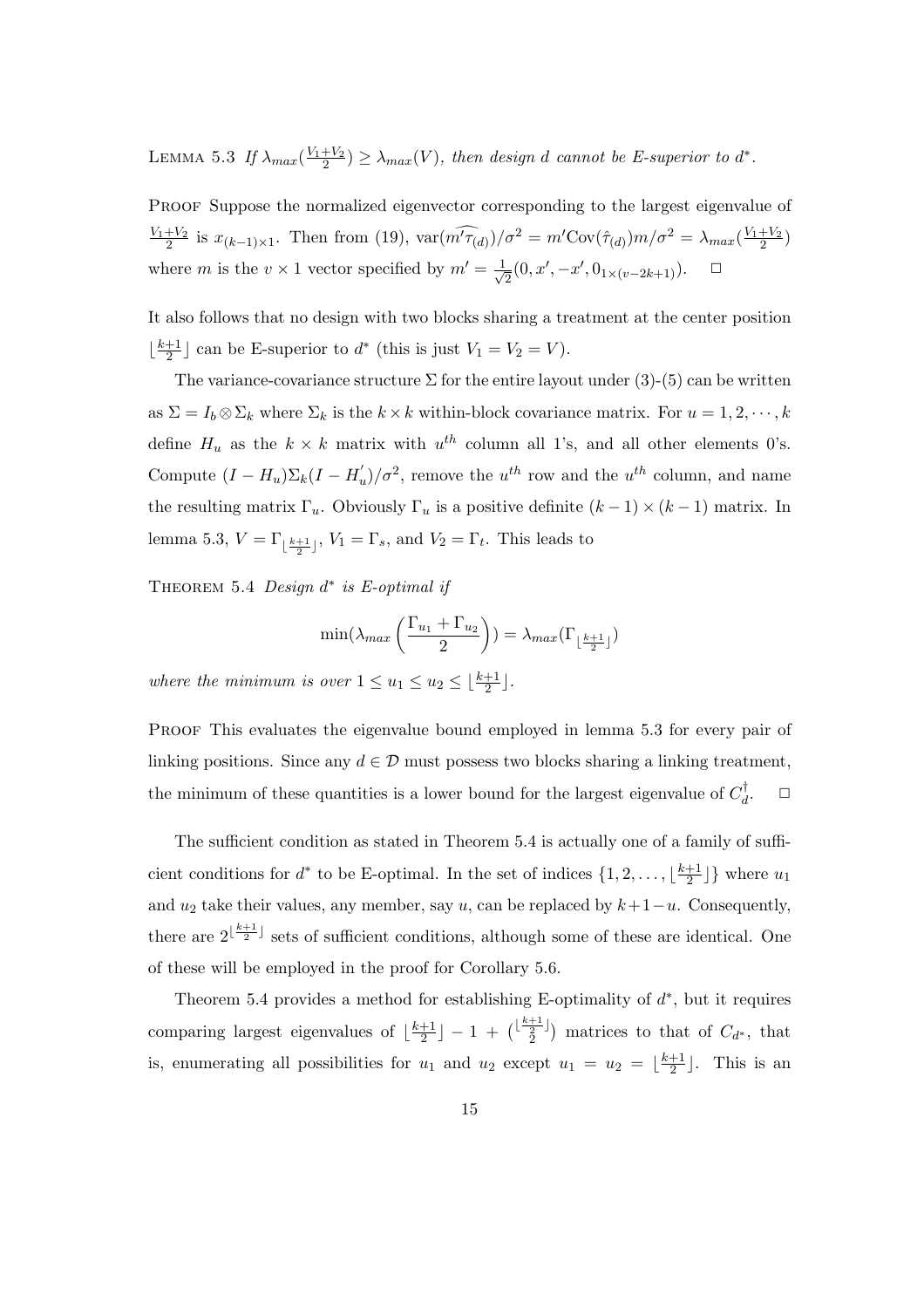analytically impossible task when  $k$  is large. That the condition of Theorem 5.4 may be too strong can been seen if enough  $\rho_h$  are zero, for then  $\Gamma_u = P\Gamma_{\lfloor \frac{k+1}{2} \rfloor} P'$  for some  $u \neq \lfloor \frac{k+1}{2} \rfloor$  $\frac{+1}{2}$  and permutation matrix P, implying the vector of eigenvalues for  $\Gamma_{\lfloor \frac{k+1}{2} \rfloor}$ majorizes that of  $\frac{1}{2}(\Gamma_u + \Gamma_{\lfloor \frac{k+1}{2} \rfloor})$ . A consequence is that  $d^*$  cannot be shown E-superior by this method even though this  $\Gamma_u$  is equivalent to  $\Gamma_{\lfloor \frac{k+1}{2} \rfloor}$  in terms of its contribution to contrast variances. Theorem 5.4 can nonetheless be used to find E-optimal designs in particular cases. Below are two examples from Jin (2004). Proofs are in appendix A.

COROLLARY 5.5 Design  $d^*$  is E-optimal when  $k = 3$ .

COROLLARY 5.6 Design  $d^*$  is E-optimal when  $k = 4$  and the covariance structure is defined as  $\rho_s = \rho^s$  for  $0 < \rho < 1$ .

#### 6 Discussion

Spatial correlation of observations has been found to impose positional conditions on optimal designs. This is not surprising, for much stronger positional balancing is found in the optimality conditions determined for non-saturated block designs with correlated errors in papers such as Kunert (1987), Morgan and Chakravarti (1988), Martin and Eccleston (1991), Bhaumik (1995), and Benchekroun and Chakravarti (1999). What may be surprising is that regardless of the strength of positive correlation, the unequal replication found for optimal designs when  $\Sigma = \sigma^2 I$  is maintained. The results here hold uniformly for all correlations, known or unknown, that respect the spatial non-increasing property (4).

The general prescription of these results is to use the same design known to be optimal for uncorrelated measurements, but to place the common treatment at the center position in all blocks. Among other results, this strategy is shown to be A-optimal, MV-optimal, and D-optimal. We conjecture that the same strategy is E-optimal, but have been unable to obtain a proof other than in special cases. Theorem 5.4 captures the essence of the problem: if the  $\rho_h$  in (4) are all distinct and positive, one needs to get hold of the maximum eigenvalue for a pair of blocks with arbitrary linking positions.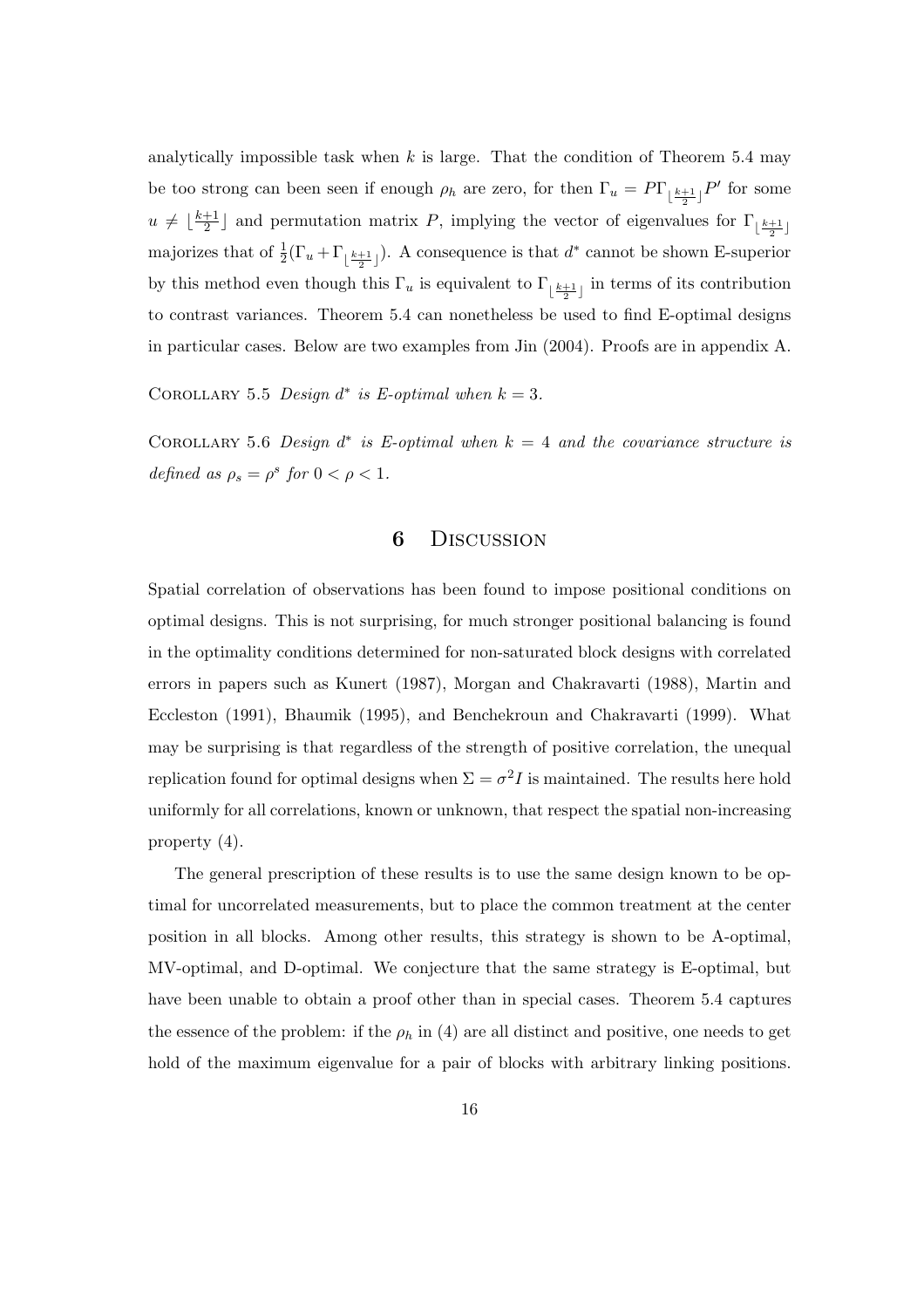This seems to be a complex task for any general correlation structure allowed by (3) and  $(4)$ . Even for the 1-dimensional parameterization offered by  $AR(1)$  correlations, we have done no better than proving optimality of  $d^*$  for  $k \leq 4$ . Theorem 5.4 is certainly adequate, however, from an applied perspective: for given  $k$  and feasible correlations. one can computationally check that the condition for E-optimality of  $d^*$  holds.

Is there a substantial advantage to using  $d^*$  instead of any of the designs that are optimal when the errors are uncorrelated, that is, instead of an OLS-optimal design? The first scenario in the proof of Theorem 3.1 makes it clear that  $d^*$  dominates any OLSoptimal design, other than  $d^*$  itself, whenever the correlations (4) are not all equal. The strength of this dominance depends on the exact values of the  $\rho_h$ , and on the competitor, for the performance of an OLS-optimal design monotonically degrades as the position of the linking treatment in any block is moved further from the center. Since within-block contrasts are estimated with the same variance for any design, designs can be compared through their between-blocks variances (7). For  $d^*$  with odd k (even k is similar), the mean of these  $(k-1)^2$  variances is  $4[(k-1)-2\sum_{h=1}^{(k-1)/2} \rho_h]/(k-1)$ , while for two blocks linked at their end plots, the mean is  $4[(k-1)-\sum_{h=1}^{k-1} \rho_h]/(k-1)$ . The ratio of these two figures can be as large as 1 (when all  $\rho_h$  are equal), but can also be quite small (e.g. 0.5 for  $k = 3, \rho_1 = 0.7, \rho_2 = 0.1$ .

#### ACKNOWLEDGEMENT

This paper has evolved during the review process. We thank the referees for their patience and careful reading. J. P. Morgan was supported by National Science Foundation grant DMS01-04195.

# A Proofs for Corollaries 5.5 and 5.6

PROOF FOR COROLLARY 5.5

Set  $k = 3$  and let the within-block covariance matrix  $\Sigma_k$  be any matrix allowed by (3) and (4). Computing  $(I - H_2)\Sigma_k(I - H_2')/\sigma^2$  and deleting its second row and column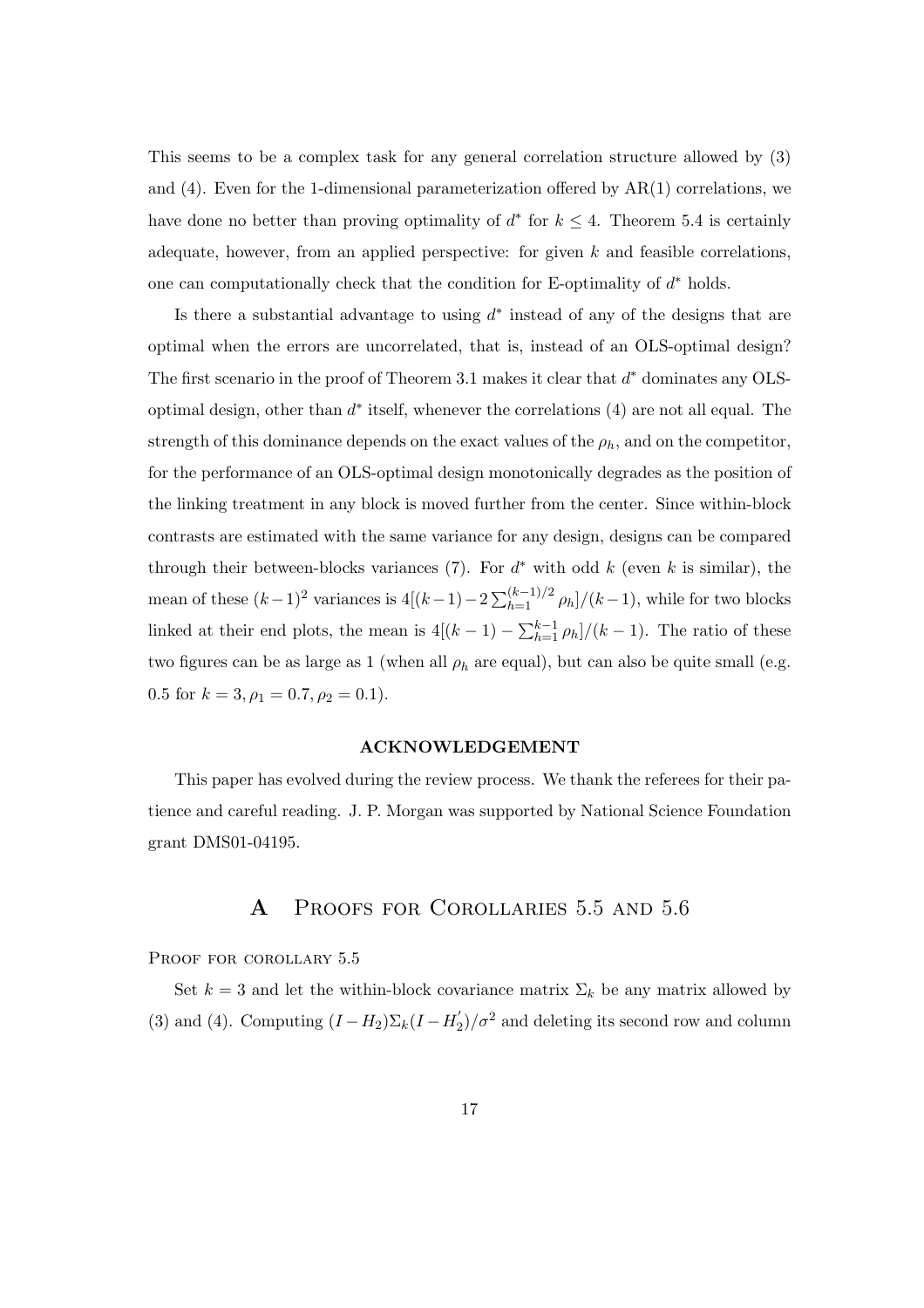produces  $\Gamma_2$ :

$$
\Gamma_2 = \left(\begin{array}{cc} 2 - 2\rho_1 & 1 - 2\rho_1 + \rho_2 \\ 1 - 2\rho_1 + \rho_2 & 2 - 2\rho_1 \end{array}\right)
$$

The eigenvalues of  $\Gamma_2$  are  $1 - \rho_2$  and  $3 - 4\rho_1 + \rho_2$ , which both must be positive; the larger is the E-value for  $d^*$ . Similarly  $\Gamma_1$  is  $(I - H_1) \Sigma_k (I - H_1') / \sigma^2$  with the first row and column deleted:  $\overline{\phantom{a}}$  $\mathbf{r}$ 

$$
\Gamma_1 = \left( \begin{array}{cc} 2 - 2\rho_1 & 1 - \rho_2 \\ 1 - \rho_2 & 2 - 2\rho_2 \end{array} \right).
$$

The largest eigenvalue  $\gamma_1$  of  $\Gamma_1$  is  $2-\rho_1-\rho_2+$  $1 + \rho_1^2 - 2\rho_2 - 2\rho_1\rho_2 + 2\rho_2^2$ . Also needed is  $\frac{\Gamma_1 + \Gamma_2}{2}$ , with largest eigenvalue  $\gamma_{1,2} = \frac{1}{2}$  $\frac{1}{2}[4-3\rho_1-\rho_2+\sqrt{4-8\rho_1+5\rho_1^2-2\rho_1\rho_2+\rho_2^2}].$  $\overline{\phantom{a}}$ 

With these quantities in hand, it remains to compare the various eigenvalues. For  $\frac{\Gamma_1+\Gamma_2}{2}$  versus  $\Gamma_1$ , compute

$$
\gamma_{1,2} - \gamma_1 = \frac{1}{2} [\sqrt{4(1-\rho_1)^2 + (\rho_1-\rho_2)^2} - \sqrt{4(1-\rho_2)^2 + 4(\rho_1-\rho_2)^2} - (\rho_1-\rho_2)] \le 0.
$$

So it must be shown that  $\Gamma_2$  has largest eigenvalue smaller than  $\gamma_{1,2}$ . Similarly straightforward manipulations give  $1 - \rho_2 - \gamma_{1,2} \le -(1 - \rho_1) < 0$ , and  $3 - 4\rho_1 + \rho_2 - \gamma_{1,2} \le$  $-\frac{3(\rho_1-\rho_2)}{2}$  < 0 for  $\rho_1 \neq \rho_2$ . □

#### PROOF FOR COROLLARY 5.6

Take  $k = 4$  and let the within-block covariance matrix  $\Sigma_k$  be specified by (3) with  $\rho_{|u-u'|} = \rho^{|u-u'|}$ . The relevant matrix for  $d^*$  is either  $\Gamma_2$  or  $\Gamma_3$ . Here  $\Gamma_3$  will be compared to  $\Gamma_1$  and  $\Gamma_{1,3} \equiv \frac{\Gamma_1 + \Gamma_3}{2}$ . Explicit expressions for  $\Gamma_1, \Gamma_3$ , and  $\Gamma_{1,3}$ , as well as a more detailed version of this proof, can be found in Jin (2004). The characteristic equations for these three matrices are

$$
G_1(\lambda) = -2(2 - \rho)(1 - \rho)^3(1 + \rho)^2 - (1 - \rho)^2(1 + \rho)(-9 - \rho - 2\rho^2 + 2\rho^3)\lambda
$$
  
+2(-1 + \rho)(3 + 2\rho + \rho^2)\lambda^2 + \lambda^3 = 0,  

$$
G_3(\lambda) = -2(2 - \rho)(1 - \rho)^3(1 + \rho)^2 - (1 - \rho)^2(1 + \rho)(-9 + \rho - \rho^2 + \rho^3)\lambda
$$
  
-2(1 - \rho)(3 + \rho)\lambda^2 + \lambda^3 = 0, and  

$$
G_{1,3}(\lambda) = (1 - \rho)^3(1 + \rho)(-16 - 8\rho - 6\rho^2 + 3\rho^3 + \rho^4) - (1 - \rho)^2(-36 - 36\rho - 19\rho^2 -6\rho^3 + \rho^4)\lambda - 4(1 - \rho)(6 + 3\rho + \rho^2)\lambda^2 + 4\lambda^3 = 0.
$$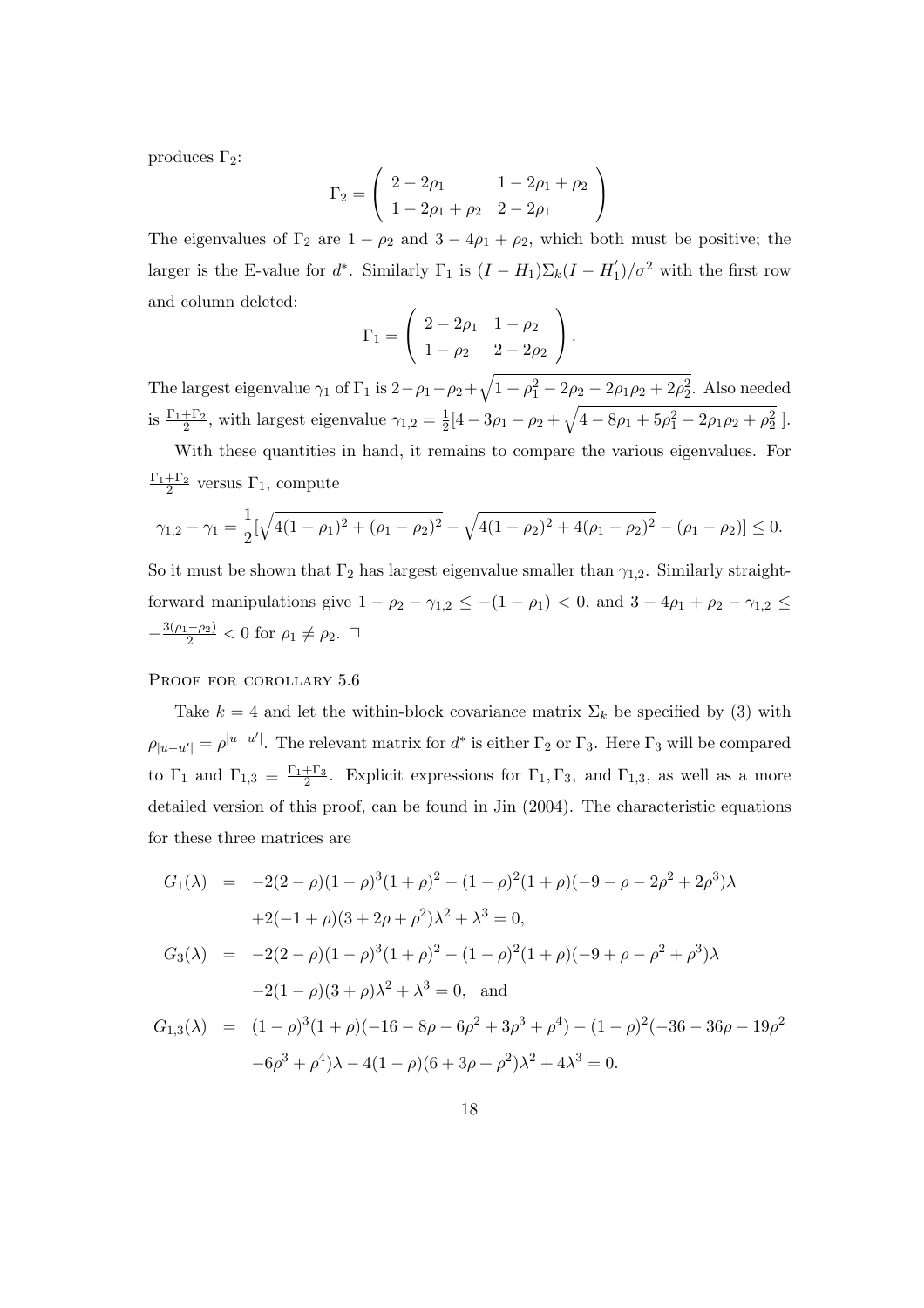Evaluation of  $G_1$  shows that  $G_1(0) < 0$ ,  $G_1(1-\rho) > 0$ ,  $G_1(2-2\rho^2) < 0$ , and  $G_1(4) > 0$ . So the three roots are within  $(0, 1-\rho)$ ,  $(1-\rho, 2-2\rho^2)$  and  $(2-2\rho^2, 4)$  respectively. The largest eigenvalue of  $\Gamma_1$ , say  $\gamma_1$ , is within  $(2 - 2\rho^2, 4)$ . Evaluating  $G_3$  and  $G_{1,3}$  at the same four points yields the same strict inequalities, so that the eigenvalues for  $\Gamma_3$  and  $\Gamma_{1,3}$  fall in the same intervals. Denoting the largest eigenvalues for these two matrices by  $\gamma_3$  and  $\gamma_{1,3}$ , then all of  $\gamma_1, \gamma_3$  and  $\gamma_{1,3}$  are in  $(2-2\rho^2, 4)$ . Each of  $G_1(\gamma)$ ,  $G_3(\gamma)$  and  $G_{1,3}(\gamma)$  is negative at  $\gamma = 2 - 2\rho^2$  and has a single root in  $\gamma > 2 - 2\rho^2$ .

The three characteristic functions obey

$$
G_3(\lambda) = G_1(\lambda) + \lambda \rho (1 - \rho^2) [2\lambda - (2 - \rho)(1 - \rho)(1 + \rho)] \qquad (20)
$$
  
= 
$$
\frac{G_{1,3}(\lambda)}{4} + \frac{\rho(1 - \rho)}{4} [4\lambda^2 (1 + \rho) - (1 - \rho)^2 (1 + \rho)\rho(-14 + 3\rho + \rho^2) -\lambda(1 - \rho)(4 + 19\rho + 6\rho^2 + 3\rho^3)]. \qquad (21)
$$

Now for  $\gamma > 2 - 2\rho^2$ ,  $G_3(\gamma) < 0 \Rightarrow \gamma < \gamma_3$  and  $G_3(\gamma) > 0 \Rightarrow \gamma > \gamma_3$ . Using (20) to evaluate  $G_3$  at  $\gamma_1 \in (2 - 2\rho^2, 4)$  gives

$$
G_3(\gamma_1) = G_1(\gamma_1) + \gamma_1 \rho (1 - \rho^2) [2\gamma_1 - (2 - \rho)(1 - \rho)(1 + \rho)]
$$
  
> 
$$
\gamma_1 \rho (1 - \rho^2) [2(2 - 2\rho^2) - (2 - \rho)(1 - \rho)(1 + \rho)]
$$
  
= 
$$
\gamma_1 \rho (1 - \rho^2)(1 - \rho)(1 + \rho)(2 + \rho) > 0,
$$

showing that  $\gamma_1 > \gamma_3$ .

Finally, for 
$$
\gamma_{1,3} \in (2 - 2\rho^2, 4)
$$
, (21) says that  $G_3(\gamma_{1,3}) = H(\gamma_{1,3})$  where  
\n
$$
H(\gamma) = \frac{\rho(1 - \rho)}{4} [4\gamma^2 (1 + \rho) - (1 - \rho)^2 (1 + \rho) \rho(-14 + 3\rho + \rho^2) -\gamma (1 - \rho)(4 + 19\rho + 6\rho^2 + 3\rho^3)].
$$

Differentiating  $H(\gamma)$  with respect to  $\gamma$  gives

$$
\frac{\partial H(\gamma)}{\partial \gamma} = \frac{\rho}{4} [8\gamma (1 - \rho^2) - (1 - \rho)^2 (4 + 19\rho + 6\rho^2 + 3\rho^3)]
$$
  
> 
$$
\frac{\rho}{4} [8(2 - 2\rho^2)(1 - \rho^2) - (1 - \rho)^2 (4 + 19\rho + 6\rho^2 + 3\rho^3)]
$$
  
= 
$$
\frac{1}{4} (1 - \rho)^2 \rho (12 + 13\rho + 10\rho^2 - 3\rho^3) > 0
$$

so that  $H(\gamma)$  is increasing in  $\gamma > 2 - 2\rho^2$ . But  $H(2 - 2\rho^2) = \frac{1}{4}(1 - \rho)^3 \rho (1 + \rho)(8 + 8\rho + \rho^2)$  $\rho^2 - 7\rho^3$  > 0. Thus  $G_3(\gamma_{1,3}) > 0$  and consequently  $\gamma_{1,3} > \gamma_3$ .  $\Box$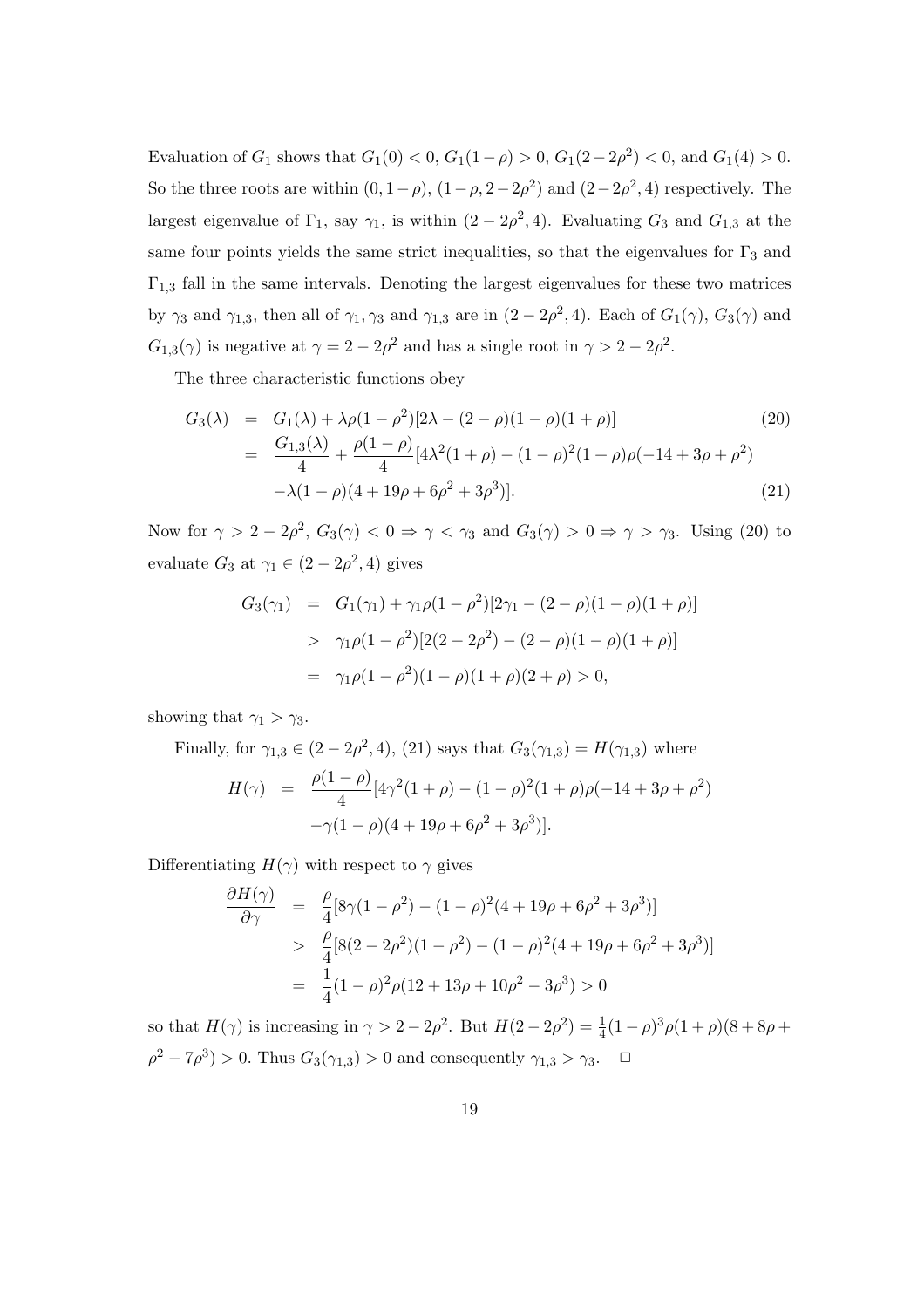#### REFERENCES

BAGCHI, B. AND BAGCHI, S. (2001). Optimality of partial geometric designs. Annals of Statistics 29, 577–594.

Bapat, R. B. and Dey, A. (1991). Optimal block designs with minimal number of observations. Statistics and Probability Letters 11, 399–402.

Benchekroun, K. and Chakravarti, I. M. (1999). Correlation uniform incomplete block designs. Journal of Statistical Planning and Inference 76, 263–272.

BHATIA, R. (1997). *Matrix Analysis*. Springer-Verlag, New York.

BHAUMIK, D. (1995). Majorization and D-optimality for complete block designs under correlations. Journal of the Royal Statistical Society Series B 57, 139–143.

Chakrabarti, M. C. (1962). Mathematics of Design and Analysis of Experiments. Asia Publishing House, Bombay.

Chakrabarti, M. C. (1963). On the C-matrix in design of experiments. Journal of the Indian Statistical Society 1, 8–23.

Dey, A., Shah, K. R., and Das, A. (1995). Optimal block designs with minimal and nearly minimal number of units. Statistica Sinica 5, 547–558.

JIN, B. (2004). *Optimal Block Designs with Limited Resources*. Ph.D. Dissertation, Virginia Polytechnic Institute and State University, Blacksburg.

Kempthorne, O. (1956). The efficiency factor of an incomplete block design. Annals of Mathematical Statistics 27, 846–849.

KUNERT, J. (1987). Neighbour balanced block designs for correlated errors. *Biometrika* 74, 717–724.

Mandal, N. K., Shah, K. R., and Sinha, B. K. (1991). Uncertain resources and optimal designs: problems and perspectives. Calcutta Statistical Association Bulletin 40, 267– 282.

Martin, R. J. and Eccleston, B. K. (1991). Optimal incomplete block designs for general dependence structures. Journal of Statistical Planning and Inference 28, 67–81. MORGAN, J. P. AND CHAKRAVARTI, I. M. (1988). Block designs for first and second order neighbor correlations. Annals of Statistics 16, 1206–1224.

SEARLE, S. (1971). *Linear Models*. John Wiley & Sons, New York.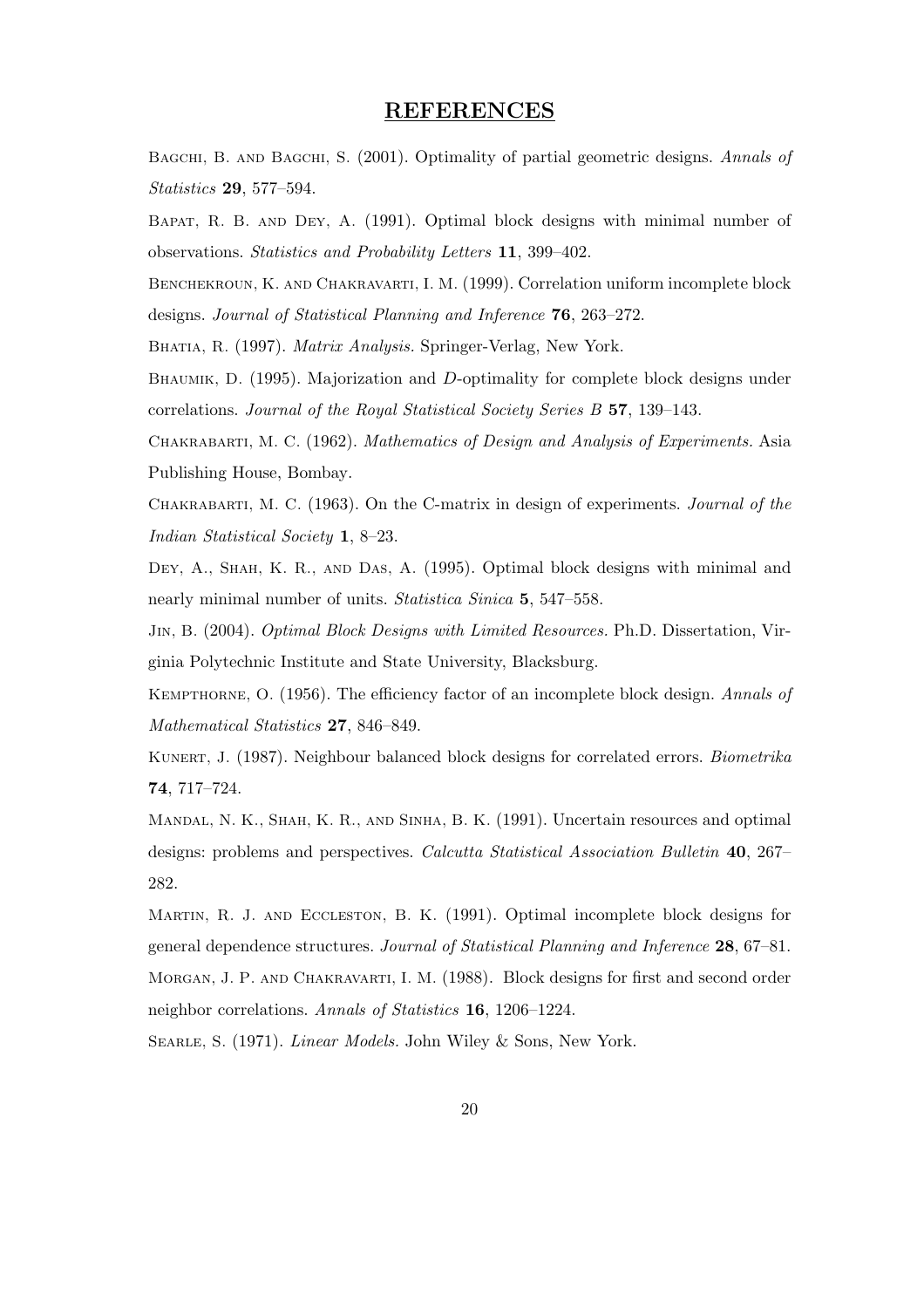#### Additional Results

#### A few additional results, found after the paper was accepted

Theorem 3.1 can be generalized to include blocks of fixed, but unequal, sizes. Let the block sizes be  $k_1 \geq \ldots \geq k_b$  for a saturated setting, that is,  $n = \sum_{j=1}^{b} k_j = b + v - 1$ . Lemma 2.1 and so corollaries 2.2-2.4 still hold. The proof of Theorem 3.1 depends only on the blocks having fixed sizes and not on those sizes being equal. Thus M-optimality for estimation of elementary treatment contrasts holds for  $d^*$  defined to have one treatment common to every block, appearing on unit  $\frac{k_j+1}{2}$  $\frac{+1}{2}$  in block j. This result for A-optimality in the uncorrelated case (when the one common treatment can appear in any position in each block), here extended to all optimality criteria of the form  $\sum_i$  $\overline{ }$  $i > i f(\text{var}(\hat{\tau}_i - \hat{\tau}_{i'}))$ for nondecreasing f, was established by Das, Dean, and Notz (1998, JSPI 72, 133-147). If all  $\rho_h = 0$  (the uncorrelated case), then an optimal design as in the preceding paragraph for fixed  $k_1 \geq \ldots \geq k_b$  has only two distinct variances for pairwise comparisons, the smaller of which is that for a within-blocks elementary treatment contrast. So consider fixing v, b, and thus  $n = b + v - 1$ , but otherwise allowing the block sizes to be arbitrary. The best design in this wider class can be easily determined: it will maximize the number of pairwise comparisons estimated by within-blocks contrasts. That is, it will maximize  $\sum_{j=1}^{b} {k_j \choose 2}$ ¢ . Now a block with only one experimental unit is disconnected from the other observations and so does not contribute to treatment contrasts estimation. Consequently, a plausible but not necessary restriction is  $k_j \geq 2$  for all j. The only necessary requirement imposed by fixed b is that  $k_j \geq 1$  for all j. Alternatively, b and thus n could be allowed to vary subject only to  $n = b + v - 1$ ; decreasing b is equivalent to setting some  $k_j$  to zero, in which case the  $k_j$ 's are totally unrestricted. Next listed are the best designs in each case:

| restriction   | M-best block sizes                                         |
|---------------|------------------------------------------------------------|
|               | fixed b, all $k_j \ge 2   k_1 = v - b - 1, k_2 =  k_b = 2$ |
|               | fixed <i>b</i> , all $k_j \ge 1   k_1 = v, k_2 =  k_b = 1$ |
| $b$ not fixed | $b = 1, k_1 = v$                                           |